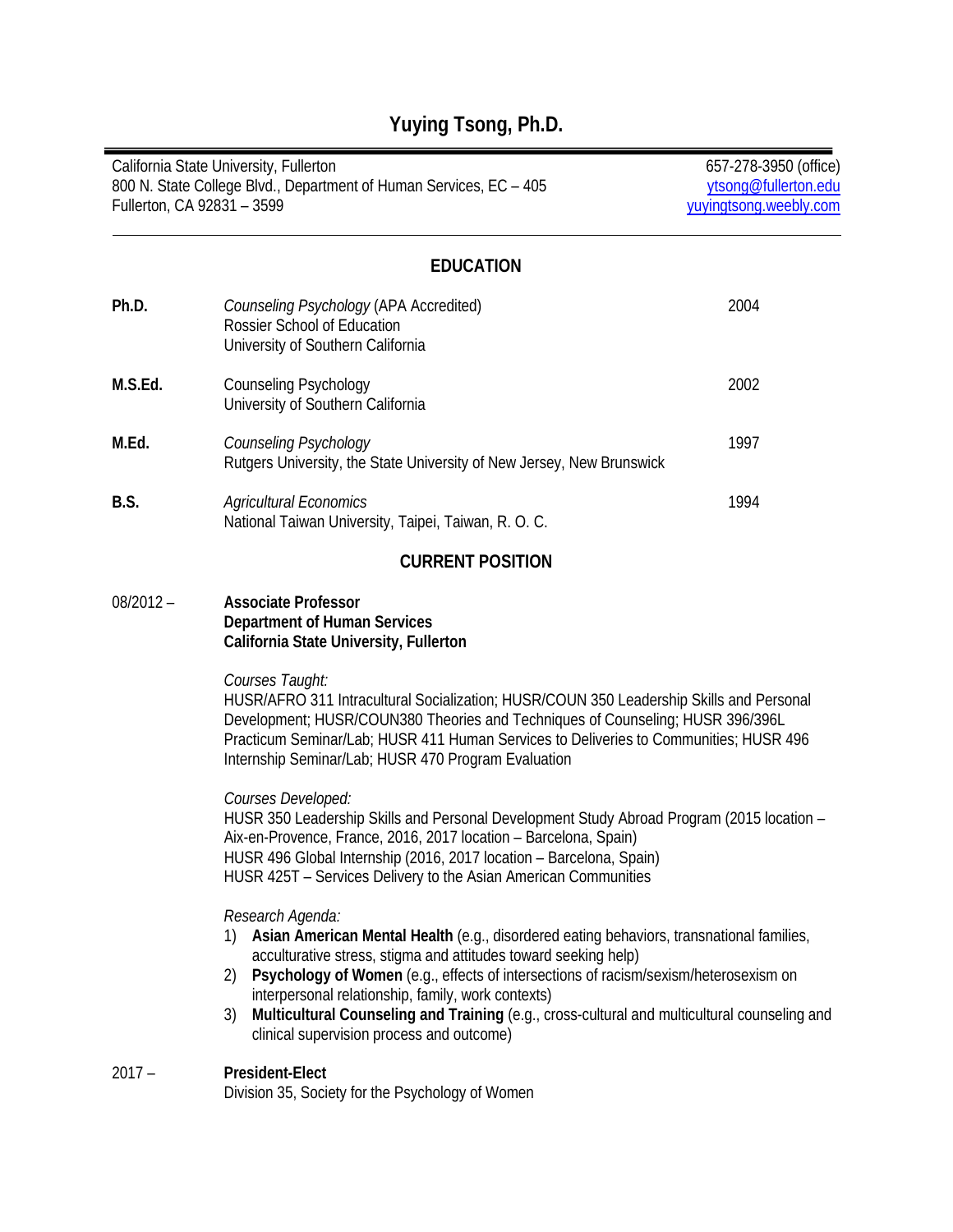*American Psychological Association*

2015 – **Special Issue Co-Editor** Women & Therapy: Special Issue on Trauma and Well-being among Asian American Women

# **PUBLICATION AND PRESENTATIONS**

+ indicate graduate student contributor

\* indicate undergraduate student contributor

## **Peer-Reviewed Journal Articles**

<http://www.ncbi.nlm.nih.gov/sites/myncbi/yuying.tsong.1/bibliography/47336119/public>

- **Tsong, Y**., & Ullman, S. E. (in press). Cognitive Responses and Coping Strategies of Asian American Women Sexual Assault Survivors. *Women & Therapy: Special Issue on Trauma and Well-being among Asian American Women.*
- Dinh, K. T., Ho, I. K., & **Tsong, Y**. (in press). Introduction to special issue: Trauma and well-being among Asian American women. *Women & Therapy: Special Issue on Trauma and Well-being among Asian American Women.*
- Li, J., Fairhurst, S., Chege, C., Jenks, E., **Tsong, Y**., Golden, D., White, L., Andreassen, A., Scott, S., Souris, M., & Schmitt, S. (2016). Card-sorting as a tool for communicating the relative importance of supervisor interventions. *Clinical Supervisor*, 35(1), 80-97. Doi=10.1080/07325223.2016.1165641
- Frederick, D., Kelly, M. C., Latner, J. D., Sandhu, G., & **Tsong, Y.** (2016) Appearance concerns among White and Asian American women: Sociocultural predictors of body, face, and eye satisfaction. *Body Image: An International Journal of Research,* 16(1), 113 – 125. Doi: 10.1016/j.bodyim.2015.12.002
- **Tsong, Y.,** & Smart, R. (2015). The role of cultural beliefs in disordered eating among Asian American women. *Asian American Journal of Psychology,* 6(4), 342-349. Doi: 10.1037/aap0000029
- Smart, R., Chisum+, A., Robertson-Pfeffer+, K. & **Tsong, Y.** (2015). Women's experiences with a mindful eating course on a university campus: A pilot study. *California Journal of Health Promotion*, 13(1), 59 – 65*. [http://www.cjhp.org/volume13Issue1\\_2015/documents/59-](http://www.cjhp.org/volume13Issue1_2015/documents/59-65_Formatted_Smart_BriefReportCJHP2015_Issue1.pdf) [65\\_Formatted\\_Smart\\_BriefReportCJHP2015\\_Issue1.pdf](http://www.cjhp.org/volume13Issue1_2015/documents/59-65_Formatted_Smart_BriefReportCJHP2015_Issue1.pdf)*
- Bryant-Davis, T., Ullman, S**., Tsong, Y**., Anderson+, G., Counts+, P., Tillman+, S….Gray, A. (2015). Healing pathways: Longitudinal effects of religious coping and social support on PTSD symptoms in African American sexual assault survivors. *Journal of Trauma and Dissociation,* 16(1), 114-128*.* Doi: 10.1080/15299732.2014.969468
- **Tsong, Y**., & Goodyear, R. K. (2014). Assessing supervision's clinical and multicultural impacts: The Supervision Outcome Scale's psychometric properties. *Training And Education In Professional Psychology*, *8*(3), 189- 195. doi:10.1037/tep0000049
- Smart, R., **Tsong, Y**. (2014). Weight, body dissatisfaction, and disordered eating: Asian American women's perspective. *Asian American Journal of Psychology*, 5 (4), 344 – 352. doi: 10.1037/a0035599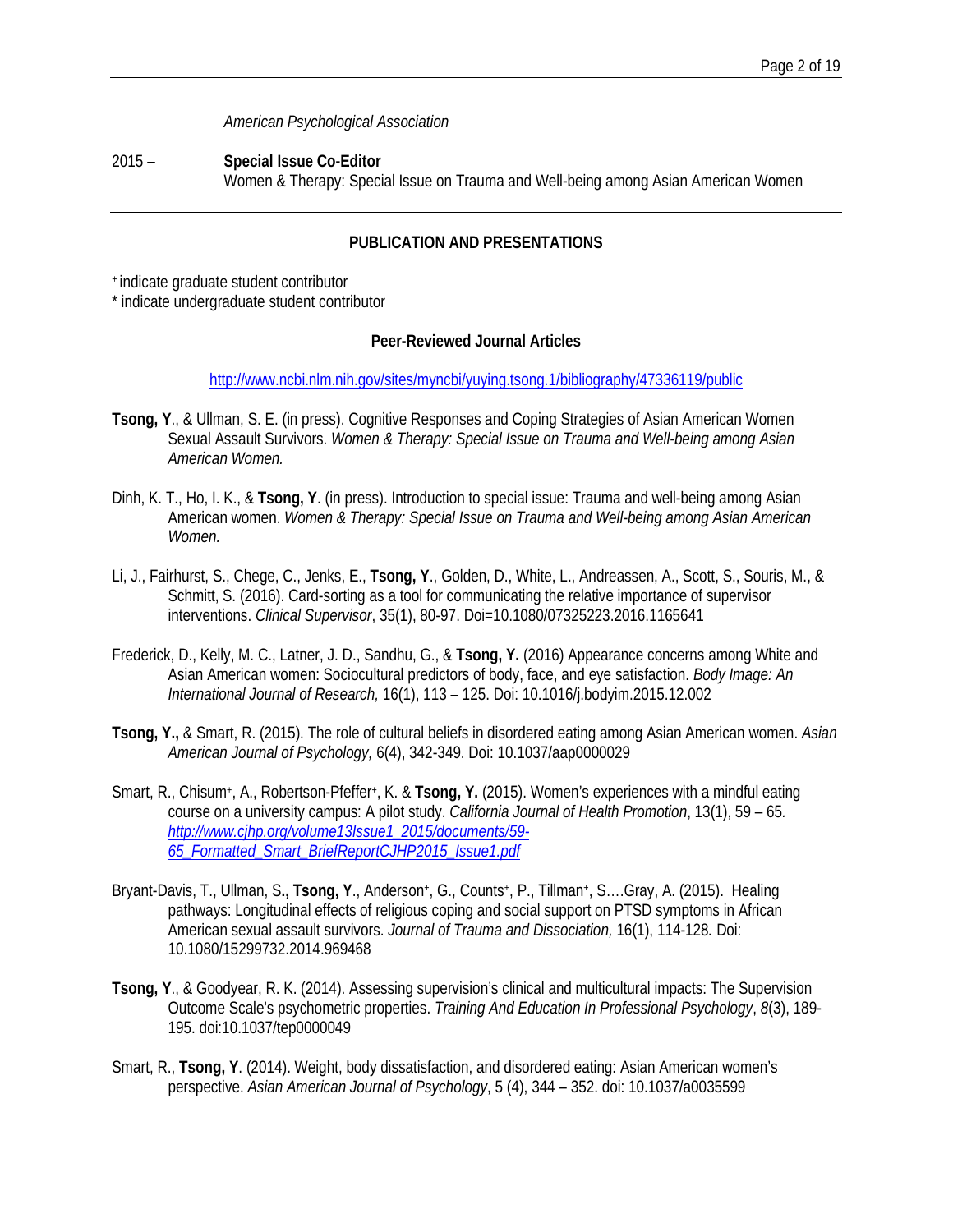- Bryant-Davis, T. Ullman, S., **Tsong, Y.,** & Gobin+, R. (2011). Surviving the storm of sexual assault: The role of social support and religious coping in sexual assault recovery of African American women. *Violence against Women*, 17 (12), 1601 – 1618.
- Smart, R., **Tsong, Y**., Mejia, O., & Hayashino, D., Braatten+, M. E. (2011). Therapists' experiences treating Asian American women with eating disorders. *Professional Psychology: Research and Practice,* 42 (4), 308 – 315.
- Bryant-Davis, T., Ullman, S., **Tsong, Y**., Tillman+, S., & Smith+, K. (2010). Struggling to survive: Sexual assault, poverty, and mental health of African American women. *American Journal of Orthopsychiatry*, 80 (1), 61 – 70.
- Park+ Y., Vo\*, L., & **Tsong, Y**. (2009) Asian values gap, family affection, and the parent-child relationship among Asian American college students. *Cultural Diversity* & *Ethnic Minority Psychology*, 15 (1), 18 – 26.
- Liu, Y., **Tsong, Y.,** & Hayashino, D. S. (2007). Group counseling with Asian American women: reflections and effective practices. *Women & Therapy, 30*(3/4), 193 – 208. Co-published simultaneously in *Feminist reflections on growth and transformation: Asian American women in therapy* (eds. Debra Kawahara, and Oliva M. Espin) The Haworth Press, Inc., 2007, pp. 193 – 208.

#### **Book Chapters**

- **Tsong, Y**., & Smart, R. (2014). Assessing eating pathology in Asian Americans. In L. T. Benuto, N. Thaler, & B. Leany (Eds.), *Guide to psychological assessment in Asian Americans.* (pp. 243 – 260). New York, NY: Springer Publishing Company.
- Hayashino, D., & **Tsong, Y.** (2014). Buddhism and Taoism in the lives of Asian American women. In T. Bryant-Davis, D. Willis, D. Kawahara, & A. Austria (Eds.), *Religion and spirituality for diverse women: Foundations of strength and resilience.* (pp. 139 – 155). Santa Barbara, CA: ABC-CLIO, Inc.
- **Tsong, Y.,** & Liu, Y. (2008). Parachute kids and astronaut families. In N. Tewari, & A. Alvarez (Eds.), *Asian American Psychology: Current Perspectives*. (pp. 365 – 379). Mahwah, NJ: Lawrence Erlbaum Associates, Inc.

#### **Others**

- **Tsong, Y.** (2014). Parachute kids and astronaut parents. *Orange County Register: Living Textbooks.* <http://www.ocregister.com/articles/children-611961-parents-astronaut.html>
- **Tsong, Y**. (2013). Parachute kids. In E. J. W. Park & X. Zhao (Eds.), *Asian Americans: An Encyclopedia of Social, Cultural, and Political Change*. Santa Barbara, CA: ABC-CLIO, Inc.
- **Tsong, Y**. (2013). Soong Mei-lin. In E. J. W. Park & X. Zhao (Eds.), *Asian Americans: An Encyclopedia of Social, Cultural, and Political Change*. Santa Barbara, CA: ABC-CLIO, Inc.
- **Tsong, Y.** (2013). Sun Yat-Sen. In E. J. W. Park & X. Zhao (Eds.), *Asian Americans: An Encyclopedia of Social, Cultural, and Political Change*. Santa Barbara, CA: ABC-CLIO, Inc.
- **Tsong, Y**. (2013). Wayne Wang. In E. J. W. Park & X. Zhao (Eds.), *Asian Americans: An Encyclopedia of Social, Cultural, and Political Change*. Santa Barbara, CA: ABC-CLIO, Inc.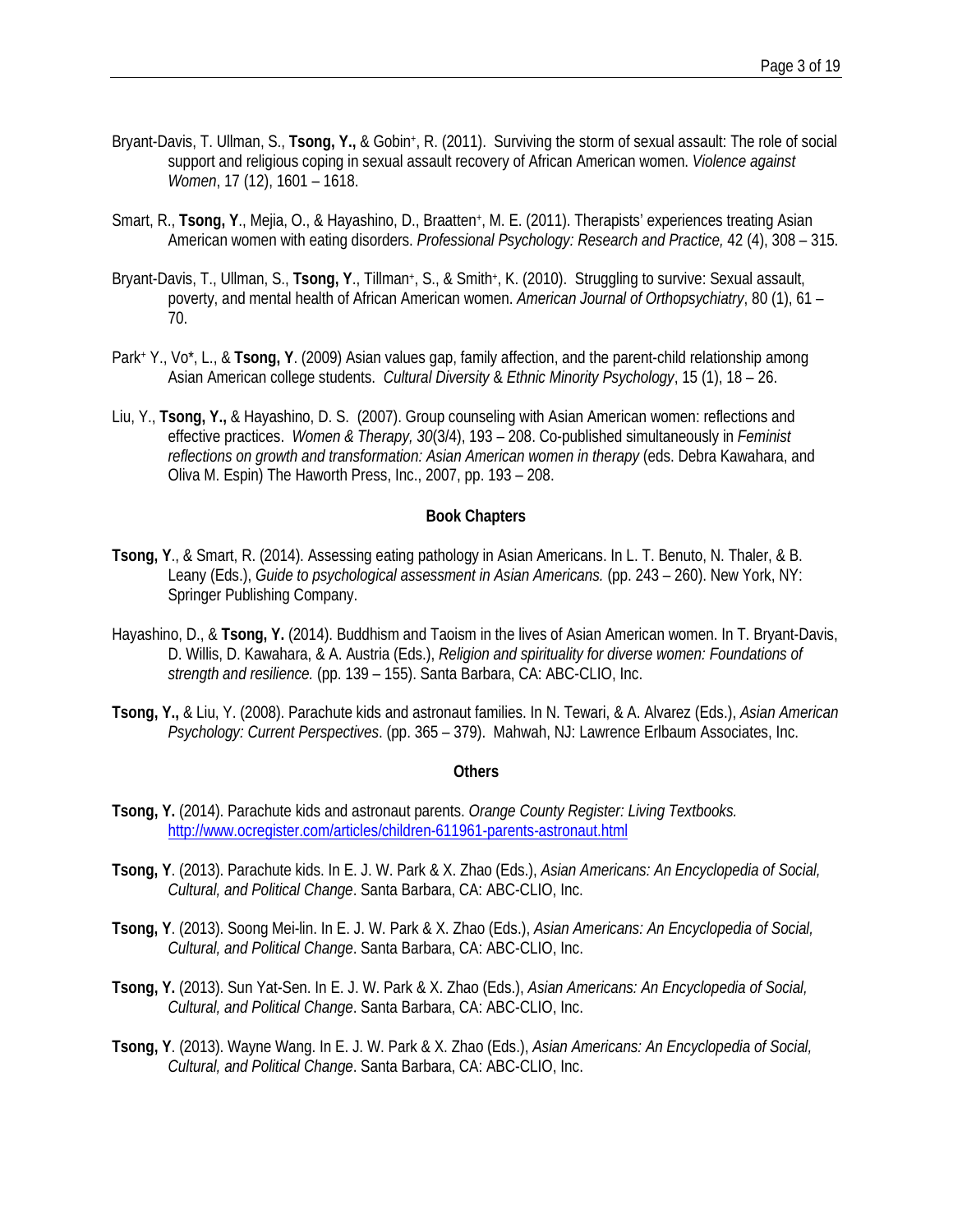#### **PROFESSIONAL PRESENTATIONS**

+ indicate graduate student contributor

\* indicate undergraduate student contributor

# **Peer-Reviewed Presentations**

(Post-Degree Only)

- **Tsong, Y**., Ward+, M. W., Dilley+, A., Wang+, S. C., Smart, R. (2017, October). *Barriers and considerations for professional help-seeking for Asian Americans with body image and disordered eating concerns: A qualitative exploration.* Poster presented at the meeting of the Asian American Psychological Association annual convention, Las Vegas, NV.
- Pham+, V., Nguyen\*, P., & **Tsong, Y.** (2017, August). *Vietnamese American older adult depression and help-seeking: A pilot study*. Poster presented at the meeting of the American Psychological Association 2017 annual convention, Washington, DC.
- **Tsong, Y.**, Chai, V.\*, Sheldon, R.\*, Pineda\* (2017, August). *Asian American college students' mental health service experiences: A qualitative examination.* Poster presented at the meeting of the American Psychological Association 2017 annual convention, Washington, DC.
- Barron\*, K., & **Tsong, Y.** (2017, August). *Help-Seeking Experiences of Latinx Parents of Children with Autism.* Poster presented at the meeting of the American Psychological Association 2017 annual convention, Washington, DC.
- Kaivan+, N., Sheldon\*, R., Walton\*, A., & **Tsong, Y.** (2017, August). *A qualitative examination of growth and development from studying abroad.* Poster presented at the meeting of the American Psychological Association 2017 annual convention, Washington, DC.
- Smart, R., Tsong, Y., Dilley+, A., Wang+, S., & Ward+, M. L. (2017, March). *Asian American women and disordered eating: A mixed-method study.* Poster presented at the meeting of the Association of Women in Psychology annual convention, Milwaukee, WI.
- Yang+, J., & **Tsong, Y.** (2017, January). *Mental health literacy and help-seeking in Cambodia.* Poster presentation presented at the meeting of the 2017 National Multicultural Conference & Summit, Portland, Oregon.
- Pham+, V., & **Tsong, Y.** (2017, January). *Vietnamese American older adult mental health belief, knowledge, and help-seeking*. Poster presentation presented at the meeting of the 2017 National Multicultural Conference & Summit, Portland, Oregon.
- Liu+, J., & **Tsong, Y.** (2017, January). *Gender differences in Chinese and Taiwanese older adults' attitudes about mental health and help-seeking*. Poster presentation presented at the meeting of the 2017 National Multicultural Conference & Summit, Portland, Oregon.
- **Tsong, Y.**, Reese, M.\* (2016, August). *Thin Ideal, Disordered Eating, and Help Seeking among Asian American and White American women*. Poster presented at the meeting of the American Psychological Association 2016 annual convention, Denver, Colorado.
- DeSanto\*, I., Kaivan+, N., & **Tsong, Y.** (2016, August). *Cognitive Flexibility Changes from Studying Abroad*. Poster presented at the meeting of the American Psychological Association 2016 annual convention, Denver, Colorado.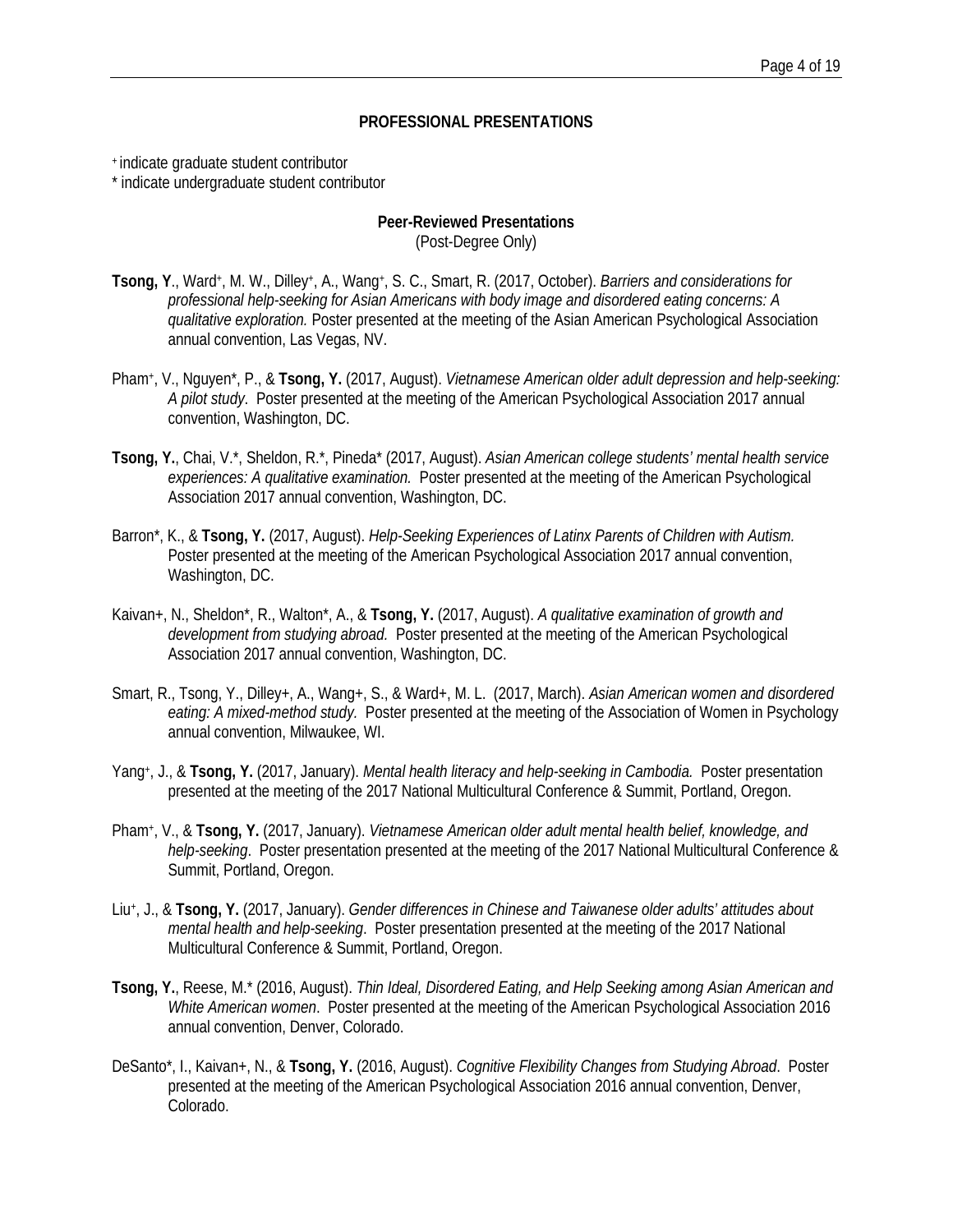- Pham+, V. & **Tsong, Y.** (2016, August). *Vietnamese American older adult mental health literacy and help seeking*. Poster presented at the meeting of the American Psychological Association 2016 annual convention, Denver, Colorado.
- Liu+, J. & **Tsong, Y.** (2016, August). *Factors influencing help-seeking in Chinese and Taiwanese American older adults*. Poster presented at the meeting of the American Psychological Association 2016 annual convention, Denver, Colorado.
- Liu+, J. & **Tsong, Y.** (2016, March). *Attitudes toward mental health and help seeking of older Chinese and Taiwanese American women*. Poster presented at the meeting of the Association of Women in Psychology annual convention, Pittsburgh, PA.
- **Tsong, Y.** & Reese\*, M. (2016, March). *Beliefs about eating disorder causes and society's thin ideal amongst Asian, White, and Latina American women*. Poster presented at the meeting of the Association of Women in Psychology annual convention, Pittsburgh, PA.
- Smart, R. & **Tsong, Y.** (2016, March). *Asian American women and disordered eating: Stories of struggle and recovery*. Poster presented at the meeting of the Association of Women in Psychology annual convention, Pittsburgh, PA.
- Reese\*, M., & **Tsong, Y.** (2015, August). *Society's thin ideal and eating disordered attitudes among Asian American and White women.* Poster presented at the meeting of the Asian American Psychological Association 2015 annual convention, Toronto, Canada.
- Nakamura, N., & **Tsong, Y**. (2015, August). *Mental health impacts on individuals in same-sex Binational relationships in the U.S.*. In N. Nakamura (chair), Giving voice to lesbian, gay, bisexual, and transgender immigrant experiences in the U.S.. Symposium presented at the meeting of the American Psychological Association 2015 annual convention, Toronto, Canada.
- Bryant-Davis, T. S., Ullman, S. E. & **Tsong, Y**. (2015, August). *Healing pathways: Religion and social support among African American sexual assault survivors*. In M. B. Mechanic (chair), Trauma and resilience among diverse survivors of violence against women and girls. Symposium presented at the meeting of the American Psychological Association 2015 annual convention, Toronto, Canada.
- Dinh, K. T., Kawahara, D., **Tsong, Y**., Le, P. L., & Hsieh, C. (2015, August). *Experiences of isms by AAPI women in leadership roles*. Roundtable/Conversation Hour session presented at the meeting of the American Psychological Association 2015 annual convention, Toronto, Canada.
- Kwon\*, B. E. & **Tsong, Y.** (2015, August). *Experiences, risk, and protective factors of parachute kids and astronaut families*. Poster presented at the meeting of the American Psychological Association 2015 annual convention, Toronto, Canada.
- Liu+, J. & **Tsong, Y.** (2015, August). *Attitudes toward mental health and help-seeking attitudes of older Chinese and Taiwanese Americans*. Poster presented at the meeting of the American Psychological Association 2015 annual convention, Toronto, Canada.
- **Tsong, Y.** & Smart, R. (2015, March). *Culture, body size discrepancy, and disordered eating among Asian American women*. Poster presented at the meeting of the Association of Women in Psychology annual convention, San Francisco, CA.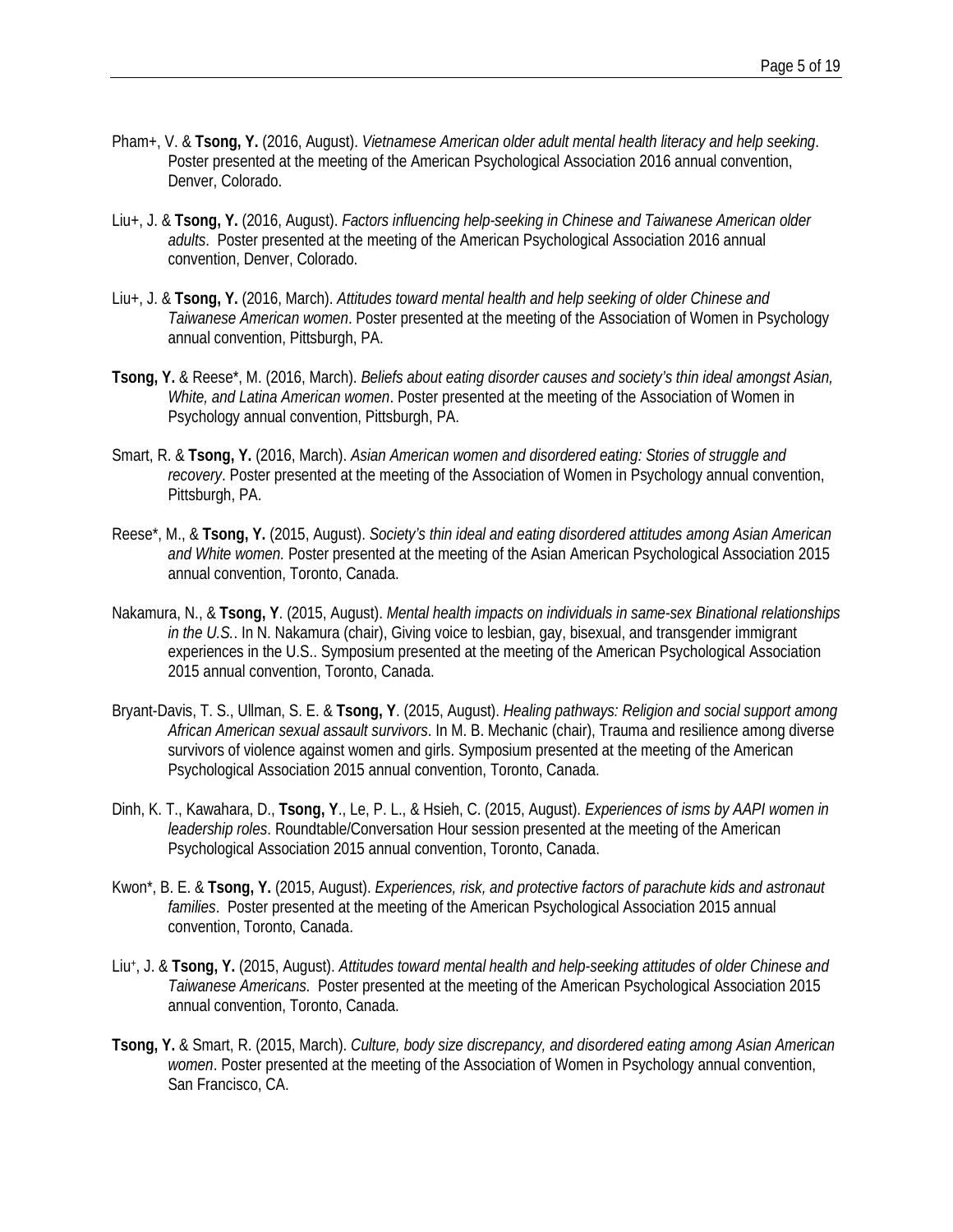- Smart, R., & **Tsong, Y.** (2015, March). *A feminist exploration of facilitator and participant responses to a course in mindful eating*. Paper presented at the meeting of the Association of Women in Psychology annual convention, San Francisco, CA.
- **Tsong, Y.**, & Kwon\*, B. E. (2015, January). *Risk and protective factors of Asian American transnational families' psychological well-being: Stories of parachute kids and astronaut families*. Poster presentation presented at the meeting of the 2015 National Multicultural Conference & Summit, Atlanta, GA.
- Liu+, J., & **Tsong, Y.** (2015, January). *Culturally specific factors of older Chinese and Taiwanese immigrants' mental health knowledge and help-seeking attitudes and behaviors*. Poster presentation presented at the meeting of the 2015 National Multicultural Conference & Summit, Atlanta, GA.
- Dinh, K. T., **Tsong, Y.**, Hayashino, D., Le, P. L., Li, Vanessa<sup>+</sup>, & Chain<sup>+</sup>, J. (2014, August). *Feminist to feminist: Achievements and challenges in the mentoring relationship*. Roundtable/Conversation Hour session presented at the meeting of the American Psychological Association 2014 annual convention, Washington, DC.
- **Tsong, Y**. (2014, August). *Assessing supervision's clinical and multicultural impacts*. In C.-I. Li (chair), Addressing supervision process and outcomes. Symposium presented at the meeting of the American Psychological Association 2014 annual convention, Washington, D.C.
- Li, C.-I., Fairhurst S., Hefley, A., Hartounian, P., Akopyan, A., & **Tsong, Y.** (2014, August). Addressing supervision process and outcomes. In C.-I. Li (chair), *Defining supervision process and outcomes*. Symposium presented at the annual meeting of the American Psychological Association, Washington, D.C.
- **Tsong, Y.** & Smart, R. (2014, March). *Adherence to traditional Asian values and disordered eating behaviors and attitudes in Asian American women*. Poster presented at the meeting of the Association of Women in Psychology annual convention, Columbus, OH.
- Smart, R., & **Tsong, Y.** (2014, March). *Exploring participants' experiences with an 8-week course in mindful eating*. Poster presented at the meeting of the Association of Women in Psychology annual convention, Columbus, OH.
- **Tsong, Y.** (2014, March). *Individual difference, leadership and mentoring: The feminist voices of the SPW section leaders (chair)*. Symposium conducted at the meeting of the Association of Women in Psychology annual convention, Columbus, OH.
- **Tsong, Y.**, & Khanh, D. (2014, March). Experiences of racism and heterosexism within the feminist communities. In Tsong, Y. (chair), *Individual difference, leadership and mentoring: The feminist voices of the SPW section leaders*. Symposium conducted at the meeting of the Association of Women in Psychology annual convention, Columbus, OH.
- Young, J., Vartanian+, C., **Tsong, Y.** (2014, March). *Suicide prevention gatekeeper programs: Do they work?* Poster presented at The Center for Dignity, Recovery, and Empowerment annual conference, San Francisco, CA.
- Kim, G., **Tsong, Y**., & Uy, P. (2013, August). *Making allies for social justice: Fostering dialogue and wellness for Asian American students*. Interactive session presented at the meeting of the Asian American Psychological Association 2013 annual convention, Honolulu, HI.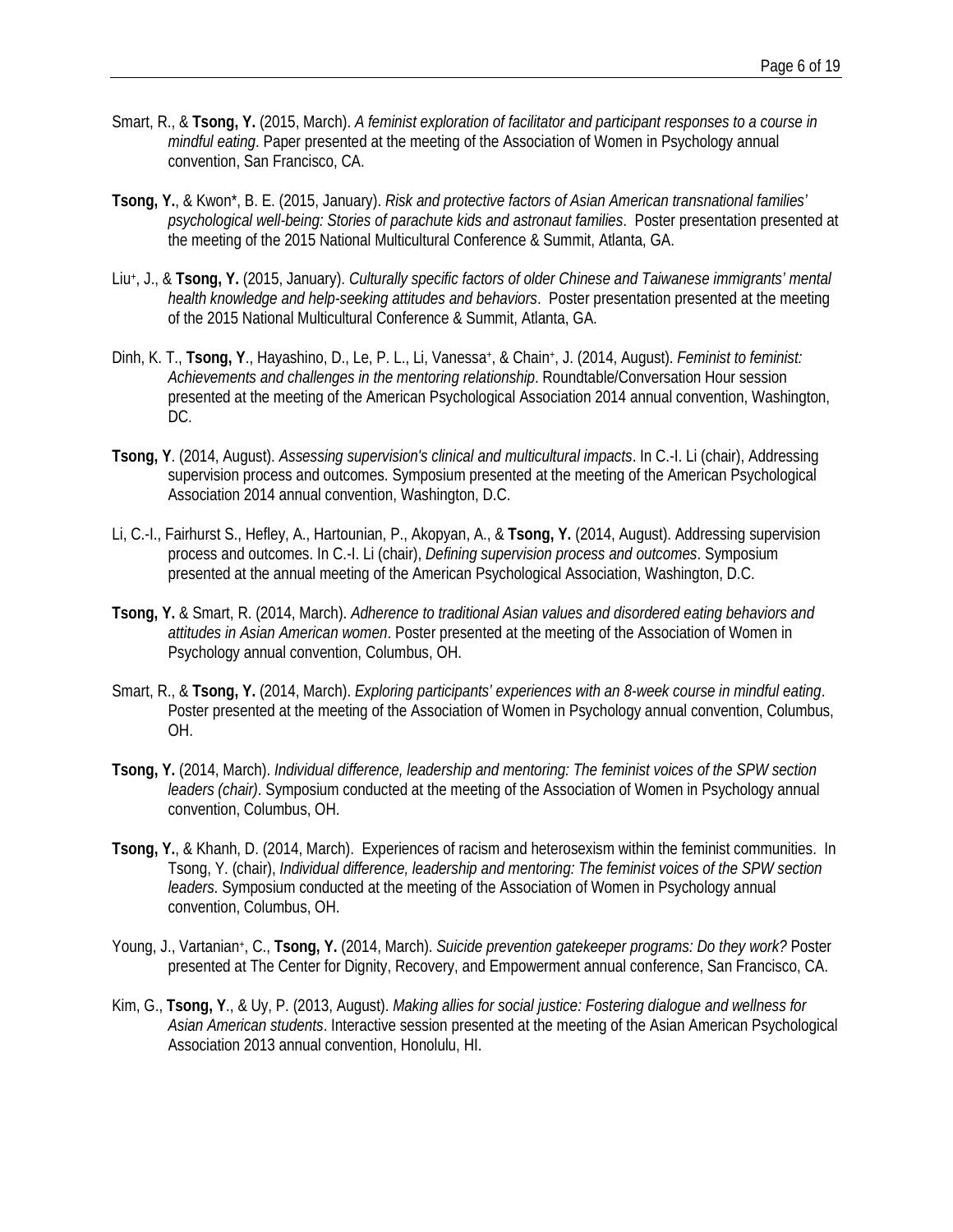- Smart, R., & **Tsong, Y**. (2013, March). *Asian and Asian American women's experiences of body, weight, and eating concerns.* Paper presented at the meeting of the Association of Women in Psychology annual convention, Salt Lake City, UT.
- Brown+, T. E. , Ho, J., **Tsong, Y.,** Moss+, N., & Cale+, E. J. (2012, October). *Effectiveness of community implementations of Parent-Child Interaction Therapy (PCIT): A meta-analysis. Paper presented at the* meeting of the International Organization of Social Sciences and Behavioral Research, Las Vegas, NV.
- Trice+, J., & **Tsong, Y**. (2012, August). *Domestic violence and African American Christians attending Church of Christ.* Poster presentation at the meeting of the American Psychological Association 2012 annual convention, Orlando, FL.
- **Tsong, Y.**, & Ho, I. (2011, August). Identify effective approaches/strategies that subvert the prominence of sexism and male privilege within AAPA communities. In Dinh, K. (chair), *In search of home and equality: A conversation with our AAPA sisters and brothers about sexism and male privilege within AAPA communities.* Interactive session presentation at the meeting of the Asian American Psychological Association 2011 annual convention, Washington, DC. *\*Recipient of the AAPA 2011 Division on Women Award*
- **Tsong, Y**., & Gordon+, J. (2011, August). *Previous contact, diagnosis, and stigma toward eating disorders among European and Asian American women*. Poster presentation at the meeting of the American Psychological Association 2011 annual convention, Washington, DC.
- **Tsong, Y**., **+** Stewart, J., & **+**Karimian+, A. (2011, August). *Role of culture and attitudes toward seeking mental health services in Cambodia: The provider's perspective*. Poster presentation at the meeting of the American Psychological Association 2011 annual convention, Washington, DC.
- **Tsong, Y**. (2011, August). *Experiences of institutional oppression through the profession and the role of mentoring in coping and thriving among APIA women (Discussant).* Symposium presentation at the meeting of the American Psychological Association 2011 annual convention, Washington, DC.
- **Tsong, Y**. (2011, January). Religious and cultural roles and expectations: The Asian American women perspective*.* In T. Bryant-Davis (chair), *Faith and Feminism: The use of Spirituality to dismantle oppression*. Symposium presentation at the meeting of the 2011 National Multicultural Conference & Summit, Seattle, WA.
- **Tsong, Y**. & Gordon, J. (2011, January). *Eating disorders in Asian and White American women: Sociocultural attitudes and stigma.* Poster presentation at the meeting of the 2011 National Multicultural Conference & Summit, Seattle, WA.
- Stewart+, J., & **Tsong, Y**. (2010, November). *Mental health in Cambodia: A qualitative evaluation.* Poster presented at the meeting of the 6<sup>th</sup> World Conference on the Promotion of Mental Health and Prevention of Mental and Behavioral Disorders, Washington, DC.
- **Tsong, Y**. (2010, August). *Role of culture on mental health for ethnic and sexual minorities (chair).* Symposium conducted at the meeting of the American Psychological Association 2010 annual convention, San Diego, California.
- **Tsong, Y.** (2010, August). *Portraits of the Korean American community: identity, family, and health (discussant).* Symposium conducted at the meeting of the American Psychological Association 2010 annual convention, San Diego, California.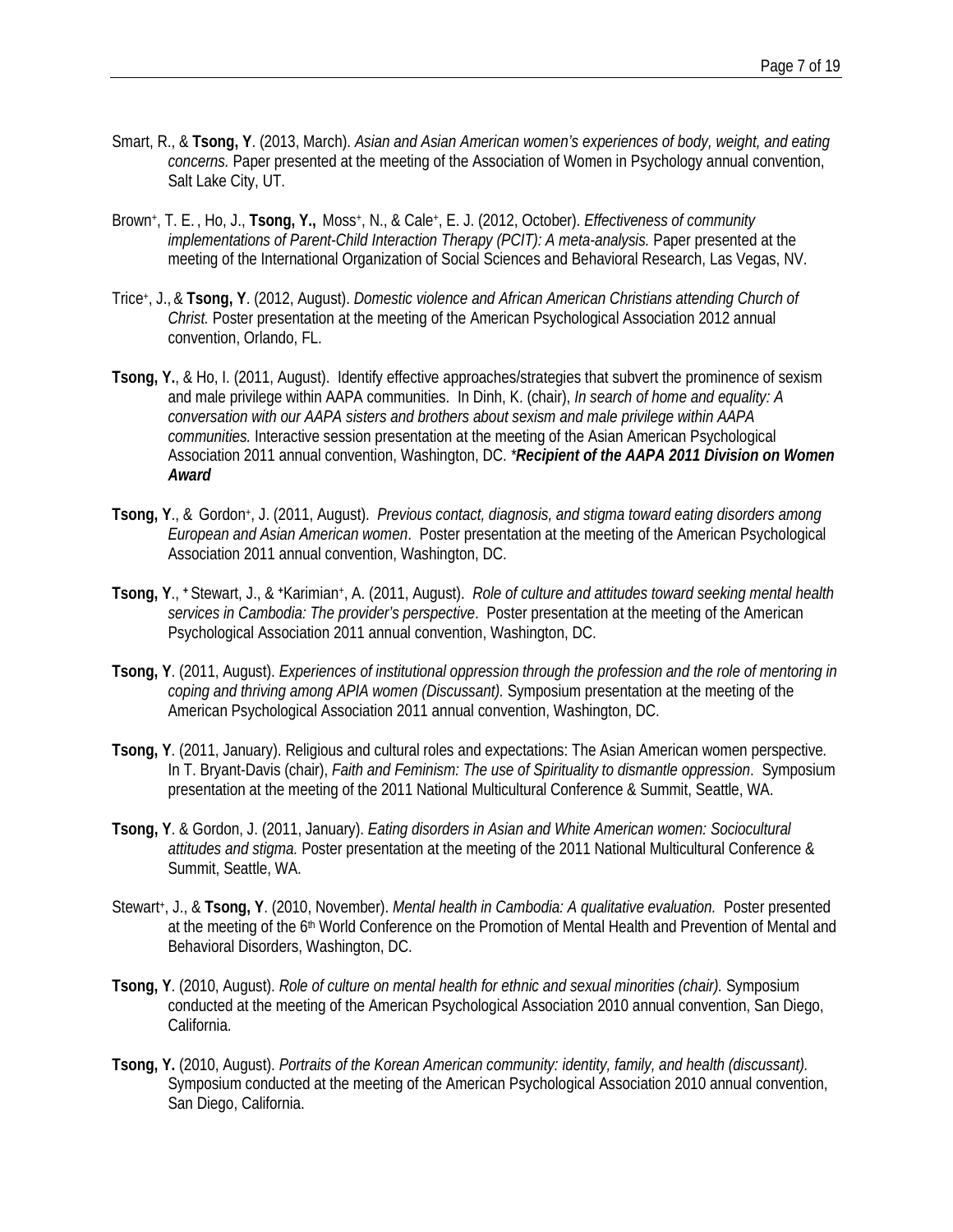- **Tsong, Y**., & Kim, A. (2010, August). Gender role, acculturation, and psychological wellbeing of Asian American women. In R. G. Chung (Chair), *Gender and acculturation in mental health issues of Asian Americans.* Symposium conducted at the meeting of the American Psychological Association 2010 annual convention, San Diego, California.
- Hsieh+, C., Thakar, D., Dinh, K., Hayashino, D., Ho, I., Le, P., Lowe, S., & **Tsong, Y**. (2010). *AAPA women psychologists in the next decade: Identity, mentoring, and networking*. Interactive session presented at the meeting of the Asian American Psychological Association 2010 annual convention, San Diego, California.
- Smart, R. & **Tsong, Y**. (2010, February). Conceptualizing eating disorders within a cultural context: Therapists' experiences with Asian American women. Paper presented at the convention of the Association for Women in Psychology, Portland, OR.
- Bryant-Davis, & **Tsong, Y.** (2009, November). *Surviving sexual assault: African American women, social support, and religious coping.* In S. Ullman (Chair), *Disclosure, reactions, and support: Predictors and consequences.* Symposium conducted at The International Society for Traumatic Stress Studies (ISTSS) 25th annual meeting, Atlanta, Georgia.
- **Tsong, Y**., & **+** Trice, J. (2009, August). *Working with aggression in the African American Christian community.* Paper presented at the meeting of the American Psychological Association 2009 annual convention, Toronto, Canada.
- Buchhold+, L., & **Tsong, Y**. (2009, April). *An overlooked population: Positive mood gay men, a qualitative study.*  Paper presented at the meeting of the California Psychological Association 2009 annual convention, Oakland, CA.
- **Tsong, Y**. (2008, August). Group counseling with Asian American women. In D. M. Kawahara (Chair), *Feminist Reflections in Growth and Transformation: Asian American Women in Therapy.* Symposium conducted at the American Psychological Association 2008 annual convention, Boston, MA.
- **Tsong, Y**. (2008, April). Career in professional school settings. In D. Hayashino (Chair), *Career after your predoctoral internship.* Symposium conducted at the Southern California Training Directors and Interns Conference, Long Beach, CA.
- **Tsong, Y**., Liu, Y., & Hayashino, D. (2008, March). Group counseling with Asian American women. In D. M. Kawahara (Chair), *Feminist Reflections in Growth and Transformation: Asian American Women in Therapy.* Symposium conducted at the conference of the Association for Women in Psychology, San Diego, CA.
- **Tsong, Y. V**. (2005). *Mediated effects on perceived supervisor competence on supervisee omissions.* Paper accepted for presentation at American Psychological Association 113th annual convention, Washington, D. C., 2005.
- **Tsong, Y. V**. (2005). *Racial pairing, perceived supervisor general and multicultural competence, supervisee nondisclosures, and supervision outcome*. Paper presented at American Counselor Education and Supervision Conference, Pittsburgh, PA, 2005.
- Germer-Fraga, J., O'Halloran, M. S., **Tsong, Y. V**.*,* & Gamboa, Y. (2005). *Acculturation and Rates of Eating Disorders Among Mexican American College Women*. Poster presented at the Annual Conference of the American Psychological Association, Washington, D.C., August, 2005.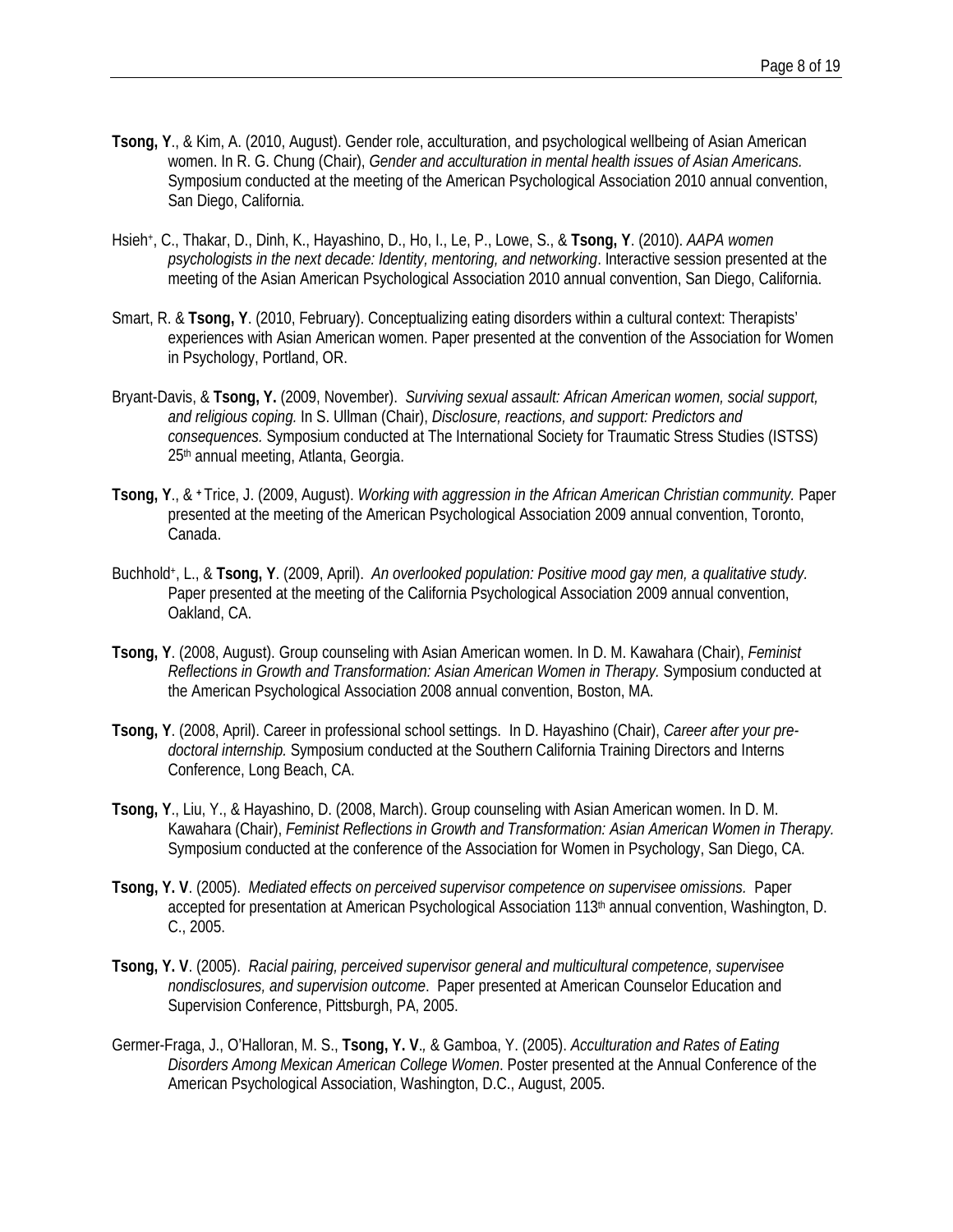- **Tsong, Y. V**., & Goodyear, R. (2004). Scales development and refinement: *Omission in Supervision Inventory (OIS) and Supervision Outcome Scale (SOS)*. Paper presented for poster session of American Psychological Association 112<sup>th</sup> annual convention, Hawaii, 2004.
- Liu, Y., Chung, R.G., & **Tsong, Y. V**. (2004). *Acculturation, family, and career self-efficacy in Asian Americans*. Paper presented for poster session of Asian American Psychological Association annual convention, Hawaii, 2004.

#### **Invited Presentations**

- Dinh, K., Yokoyama, K., Hsieh, C., **Tsong, Y.**, Crane, L. S., Le, P. L., Kim-Prieto, C., Kim, G. S., Liu+, J., Lowe, S., & Ng+, F. (2017, August). *"Hey, Guys!" ad Ladies, gals, women, womyn, and sisters: Examining contemporary language use amongst feminists.* Conversation hour session presented at the meeting of the American Psychological Association 2017 annual convention, Washington, DC.
- **Tsong, Y.** (2014, September). *Disordered eating in Asian American Women.* Invited Speaker presented at the 2014 Asian Pacific American Medical Student Association (APAMSA) National Conference, Las Vegas, NV.
- **Tsong, Y**. (2014, June). Women's health (facilitator). *Community-University partnerships: Setting a new agenda for health care discovery*. Community Workshop at the 2014 Translational Research Day at UC Irvine. Institute for Clinical and Translational Science. Irvine, CA.
- Lowe, S. M., **Tsong, Y**., & **+** Chang, B. (2013, August). Feminist practice for Asian American women. In Hurtado, A. (chair), *Advocacy and empowerment for diverse women and children.* Symposium presentation at the meeting of the American Psychological Association 2013 annual convention (National), Honolulu, HI.
- **Tsong, Y**. (2013, August). *Seeking an authentic feminist Asian American identity (Chair)*. Symposium presentation at the meeting of the American Psychological Association 2013 annual convention (National), Honolulu, HI.
- **Tsong, Y**., +Lui, P. (2013, August). *Creativity and feminist expression*. Interaction session presented at the Division 35 Society for the Psychology of Women Hospitality Suite Programming of American Psychological Association 2013 annual convention (National), Honolulu, HI.
- **Tsong, Y**. (2013, July). *Culturally specific risk and protective factors of eating disordered behaviors and attitudes among Asian American women and men*. Poster presented at the 2013 Minority Fellowship Program Psychology Summit Institute, Washington, DC.
- **Tsong, Y**. (2012, November). *You sure got fat: Asian American women body image concerns and eating disorder behaviors*. Invited Speaker presented at Lecture Series "Model Minority Thin", Wellesley, MA. Invited by: Wellesley College Multicultural Program and Services

#### **GRANTS**

#### *Submitted and Scored*

02/17 NIH Grant PAR16-200 Academic Research Enhancement Award (AERA, R15) – Health Aging Psychoeducation Program Initiative (HAPPI) – A pilot intervention program to improve Chinese American older adult depression literacy and help seeking attitudes (1R15 AG058236-01) Award amount requested: \$377,803.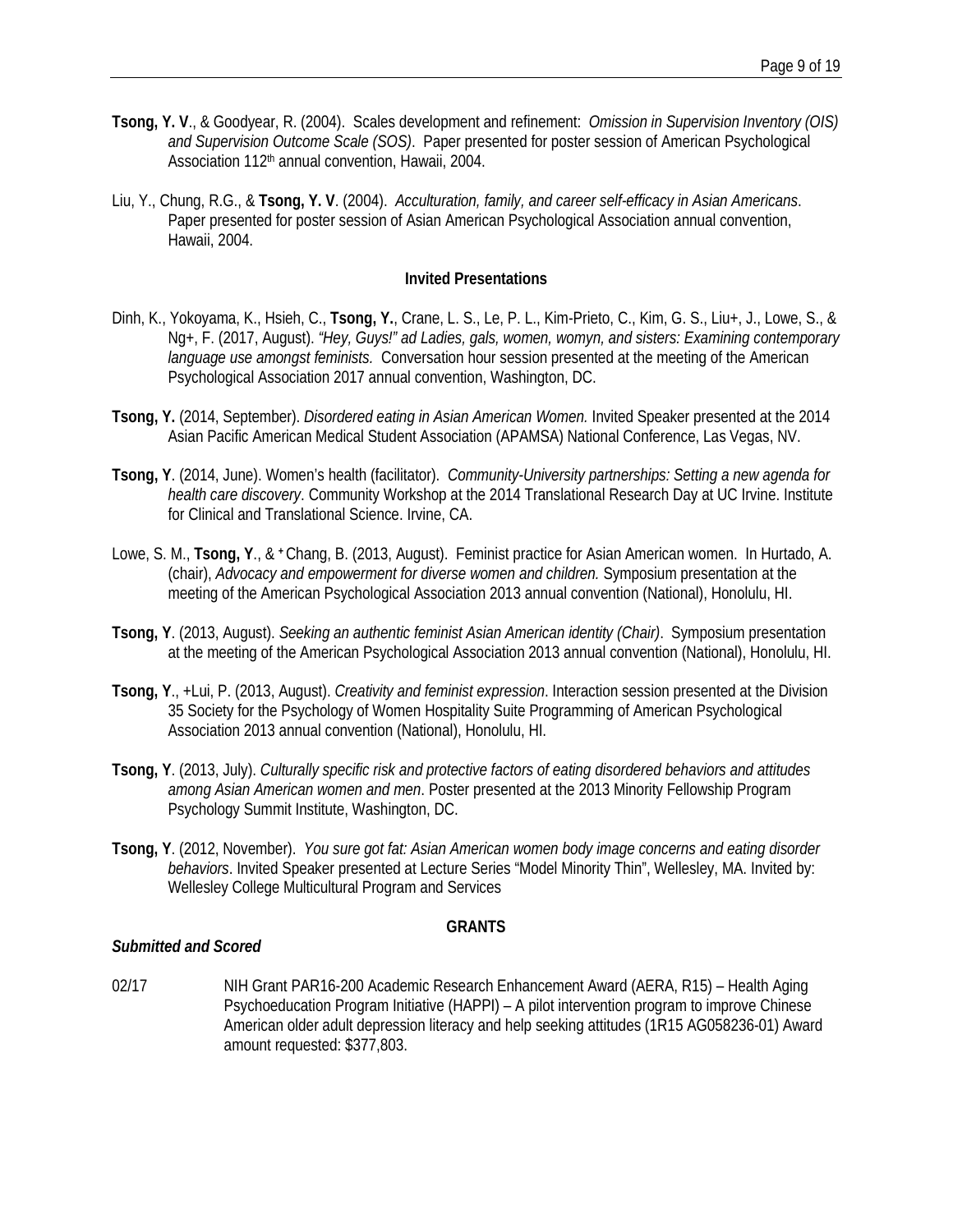05/16 NIH Grant PAR14-018 Support of Competitive Research (SCORE) Research Continuance Award (SC3) – Healthy and Happy Aging (HAHA) – An intervention program to increase Chinese American Older Adult Mental Health Literacy (1SC3GM122631) Award amount requested: \$300,000.

## *Funded as Principal Investigator*

# **Extramural**

| $07/15 - 02/17$                      | UCLA/Charles Drew University (CDU) Resource Centers for Minority Aging Research "Center for<br>Health Improvement of Minority Elderly" (RCMAR/CHIME) and UCLA Clinical and Translational<br>Science Institute (CTSI) Pilot-Study Award (\$30,000). RCMAR/CHIME is under NIH/NIA Grant<br>P30-AG021684 and UCLA CTSI is under NIH/NCRR/NCATS Grant Number UL1TR000124<br>Vietnamese American Older Adults Mental Health Literacy and Help Seeking |
|--------------------------------------|--------------------------------------------------------------------------------------------------------------------------------------------------------------------------------------------------------------------------------------------------------------------------------------------------------------------------------------------------------------------------------------------------------------------------------------------------|
| $01/14 - 12/14$                      | Promoting Psychological Research and Training on Health Disparities Issues at Ethnic Minority<br>Serving Institutions (ProDIGs) Supplemental Booster Grant (\$2600)<br>Culturally Specific Risk and Protective Factors of Eating Disordered Behaviors and Attitudes<br>among Asian American Women and Men<br>Office of Ethnic Minority Affairs (OEMA), American Psychological Association                                                        |
| $07/13 - 12/14$<br><b>Intramural</b> | Promoting Psychological Research and Training on Health Disparities Issues at Ethnic Minority<br>Serving Institutions (ProDIGs) Grant (\$8900)<br>Culturally Specific Risk and Protective Factors of Eating Disordered Behaviors and Attitudes<br>among Asian American Women and Men<br>Office of Ethnic Minority Affairs (OEMA), American Psychological Association                                                                             |
| $09/17 - 08/18$                      | Research Support Program (\$1,500)<br>College of Health and Human Development                                                                                                                                                                                                                                                                                                                                                                    |
| $06/17 - 12/17$                      | Service-Learning Grant (\$1,500)<br>Summer Study Abroad Internship Program Evaluation and Impact on Students Growth<br>Center for Internships & Community Engagement, CSU Chancellor's Office to Service Initiative                                                                                                                                                                                                                              |
| $12/16 - 12/17$                      | Research, Scholarship, and Creative Activity (RSCA) Incentive Award (\$7,500)<br>Creating a Culturally and Linguistically Sensitive Mental Health Literacy Assessment for<br>Vietnamese and Chinese American Older Adults                                                                                                                                                                                                                        |
| $01/16 - 05/16$                      | Health Promotion Research Institute Mini-Grant (one course release)<br>Development and Initial Validation of Mental Health Literacy Index for Asian American Older Adults                                                                                                                                                                                                                                                                        |
| $08/15 - 12/16$                      | Junior Intramural Research Grants, 2015 - 2016 (\$5,000)<br><b>CSU Fullerton</b><br>Asian American College Students' Mental Health Treatment Experiences and Perceived Barriers to<br>Seeking Help                                                                                                                                                                                                                                               |
| $06/15 - 03/16$                      | Faculty Mentorship of Undergraduate and Creative Activities Grant (\$1250)<br>Effectiveness of peer workshops in reducing mental health stigma<br>CSU Fullerton Faculty Development Center                                                                                                                                                                                                                                                       |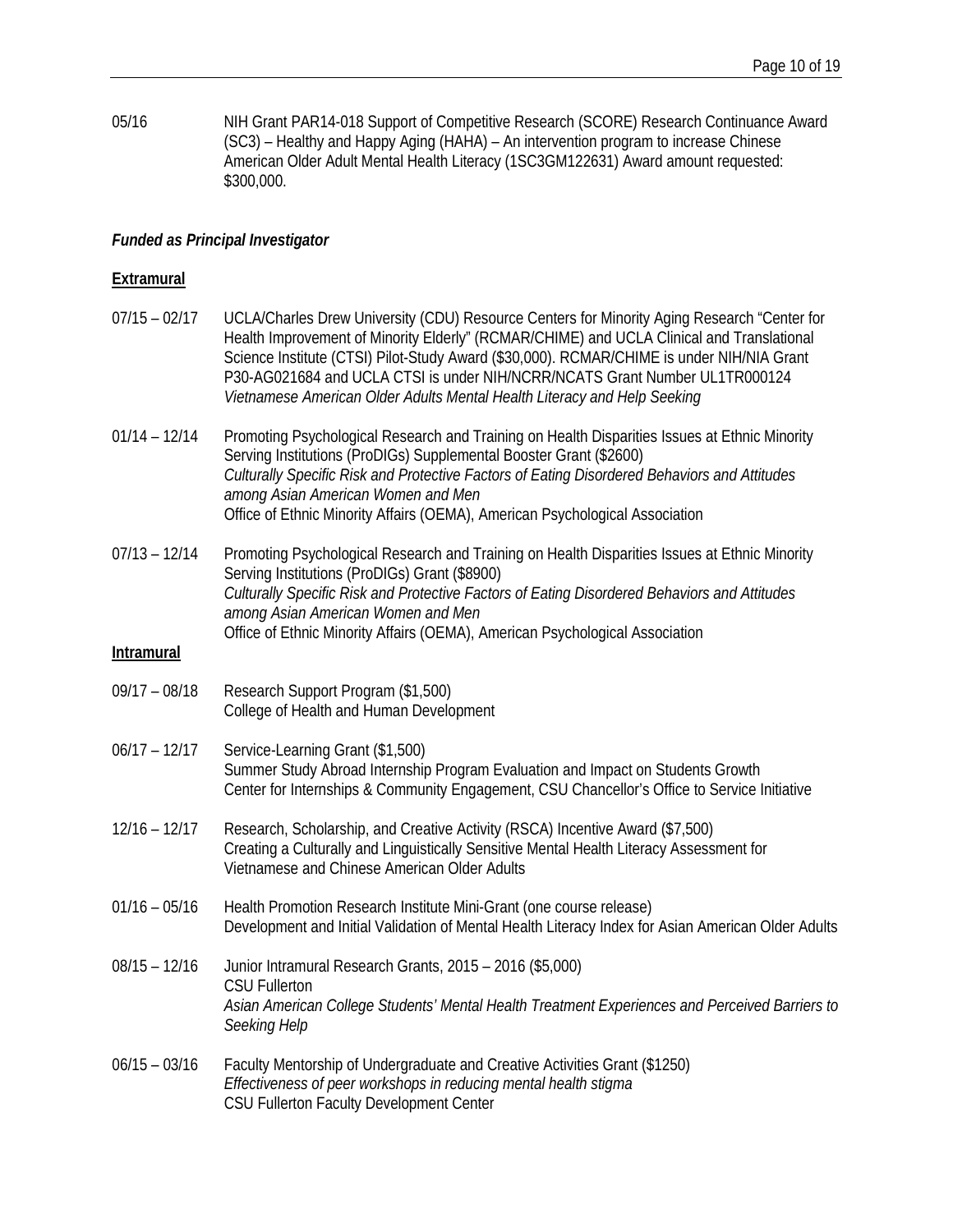| $06/15 - 03/16$ | Faculty Mentorship of Undergraduate and Creative Activities Grant (\$1250)<br>Eating disorder and the thin ideals: Role of culture<br>CSU Fullerton Faculty Development Center |
|-----------------|--------------------------------------------------------------------------------------------------------------------------------------------------------------------------------|
|                 |                                                                                                                                                                                |

- 01/15 05/15 Health Promotion Research Institute Mini-Grant (one course release) *Older Asian American Mental Health Literacy and Help-Seeking Attitudes*
- 07/14 12/15 Faculty Mentorship of Undergraduate and Creative Activities Grant (\$1250) *Older Chinese and Taiwanese American Immigrants' Help-Seeking Attitudes and Behaviors* CSU Fullerton Faculty Development Center
- 08/13 12/14 Junior Intramural Research Grants, 2013 2014 (\$6713) CSU Fullerton *Risk and Protective Factors of Parachute Kids and Astronaut Families: An Exploratory Study*
- 07/13 12/14 Best Practices in Mentoring Undergraduates in Research grant (\$750) *Risk and Protective Factors of Parachute Kids and Astronaut Families* CSU Fullerton Graduate Programs and Research

# *As Research Analyst and Program Evaluator*

# **Extramural**

07/12 – 03/14 Project OCEAN-2, California State University, Long Beach (\$430,278) *CSULB Peer-to-Peer Programming; Suicide Prevention* California Mental Health Services Authority (CalMHSA) Statewide Student Mental Health Initiative

# **Other Professional Posts & Offices**

| $2017 -$      | President-Elect<br>Division 35, Society for the Psychology of Women                                                                                                        |
|---------------|----------------------------------------------------------------------------------------------------------------------------------------------------------------------------|
|               | American Psychological Association                                                                                                                                         |
| $2013 - 2017$ | Programming Coordinator<br>National Multicultural Conference & Summit                                                                                                      |
| 2015 – 2016   | Past-President<br>Section 5, Section for Psychology of Asian Pacific American Women<br>Division 35 Society for the Psychology of Women, American Psychological Association |
| $2013 - 2014$ | President<br>Section 5, Section for Psychology of Asian Pacific American Women<br>Division 35 Society for the Psychology of Women, American Psychological Association      |
| 2014          | Leadership Fellows Mentor<br>AAPA Leadership Fellows Program<br>Asian American Psychological Association (AAPA)                                                            |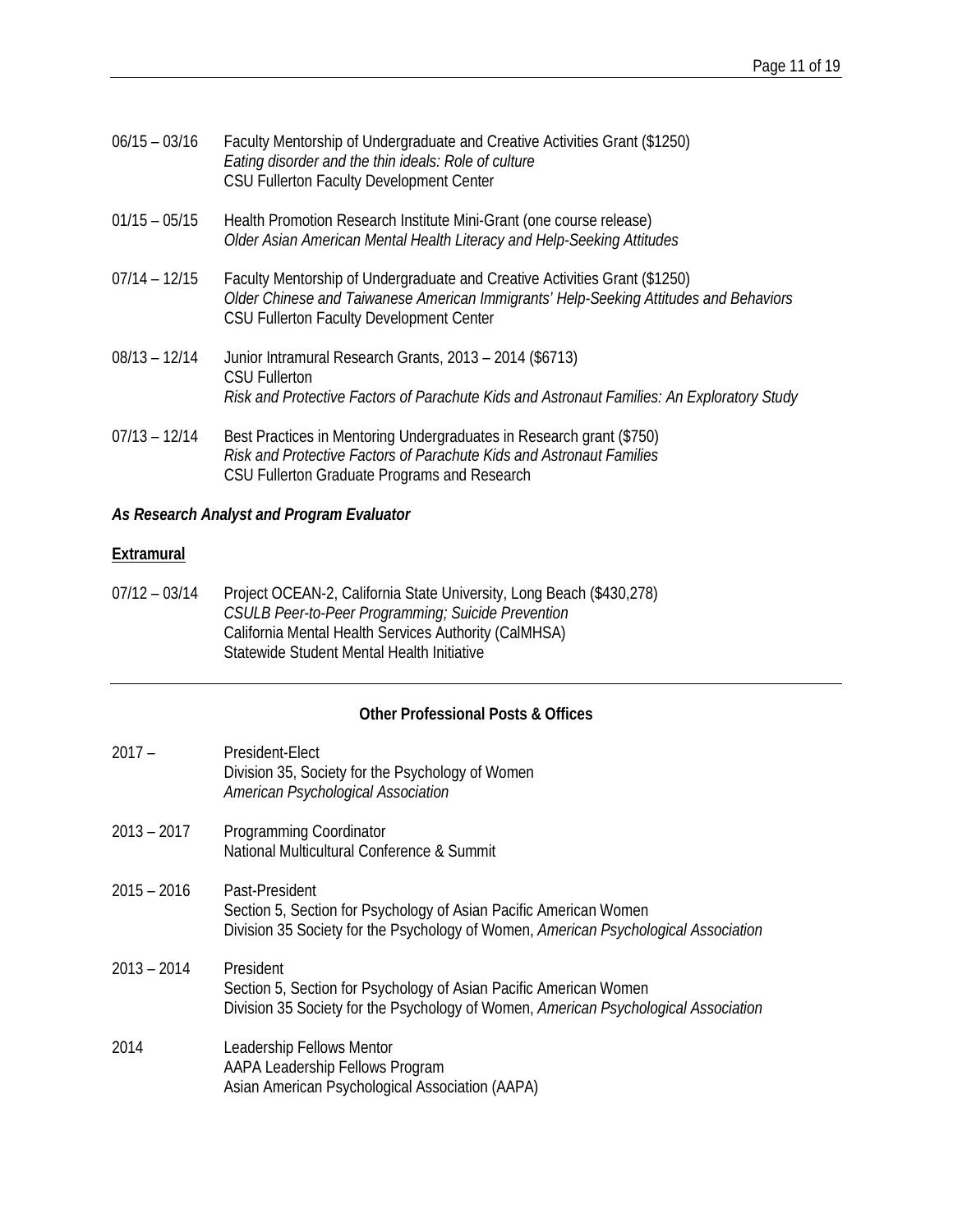| $2013 - 2014$                                   | Journal Editor Search Committee<br>Psychology of Women Quarterly (PWQ)<br>2011 2-year Impact Factor = 2.115, 2/38 in Women's Studies; 34/126 in Psychology,<br>Multidisciplinary. PWQ receives over 200 submissions each year, maintaining a 75 - 85% rejection<br>rate. (Term ends in 2014 when the new editor is appointed) |  |
|-------------------------------------------------|-------------------------------------------------------------------------------------------------------------------------------------------------------------------------------------------------------------------------------------------------------------------------------------------------------------------------------|--|
| $2011 - 2013$                                   | Divisional Program Co-Chair<br>Division 35 Society for the Psychology of Women<br>Divisional APA Convention Program Planning Committee for 2012, 2013<br>American Psychological Association                                                                                                                                   |  |
| $2005 - 2013$                                   | <b>Second Distributor</b><br>Asian American Psychologist<br>Official Newsletter of Asian American Psychological Association                                                                                                                                                                                                   |  |
| $2010 - 2012$                                   | President-Elect<br>Division 35 Society for the Psychology of Women,<br>Section 5, Section for Psychology of Asian Pacific American Women                                                                                                                                                                                      |  |
| $2009 - 2011$                                   | Program Co-Chair, National Annual Convention Planning Committee<br>Asian American Psychological Association,<br>Annual National Conference 2010, 2011                                                                                                                                                                         |  |
| $2008 - 2010$                                   | Secretary, Executive Committee<br>Division 35 Society for the Psychology of Women,<br>Section 5, Section for Psychology of Asian Pacific American Women                                                                                                                                                                       |  |
| $2008 - 2009$                                   | Chair of Poster Session Sub-committee, Convention Planning Committee<br>Asian American Psychological Association and Division on Women,<br>Southern California Regional Conference, Long Beach, 2009.                                                                                                                         |  |
| $2005 - 2006$                                   | Chair of Proposal Review Sub-committee, AAPA Southern California Regional Convention<br><b>Planning Committee</b><br>Asian American Psychological Association and Division on Women,<br>Southern California Regional Conference, Long Beach, 2006.                                                                            |  |
| <b>Editorial Activities</b>                     |                                                                                                                                                                                                                                                                                                                               |  |
| $2015 -$                                        | Special Issue Co-Editor<br>Women & Therapy: Special Issue on Trauma and Well-being among Asian American Women                                                                                                                                                                                                                 |  |
| <b>Editorial Board Member/Consulting Editor</b> |                                                                                                                                                                                                                                                                                                                               |  |
| $2014 -$                                        | Asian American Journal of Psychology (IF=1.750), Official publication of Asian American<br>Psychological Association.                                                                                                                                                                                                         |  |
| $2009 -$                                        | Psychological Trauma: Theory, Research, Practice, and Policy (IF= .894, 80/110 in Psychology –<br>Clinical), Official publication of APA Division 56 Trauma Psychology                                                                                                                                                        |  |
| $2013 - 16$                                     | Psychological Services (2012 IF: 1.036, 75/114 in Psychology - Clinical)                                                                                                                                                                                                                                                      |  |

Official publication of APA Division 18 Psychologists in Public Service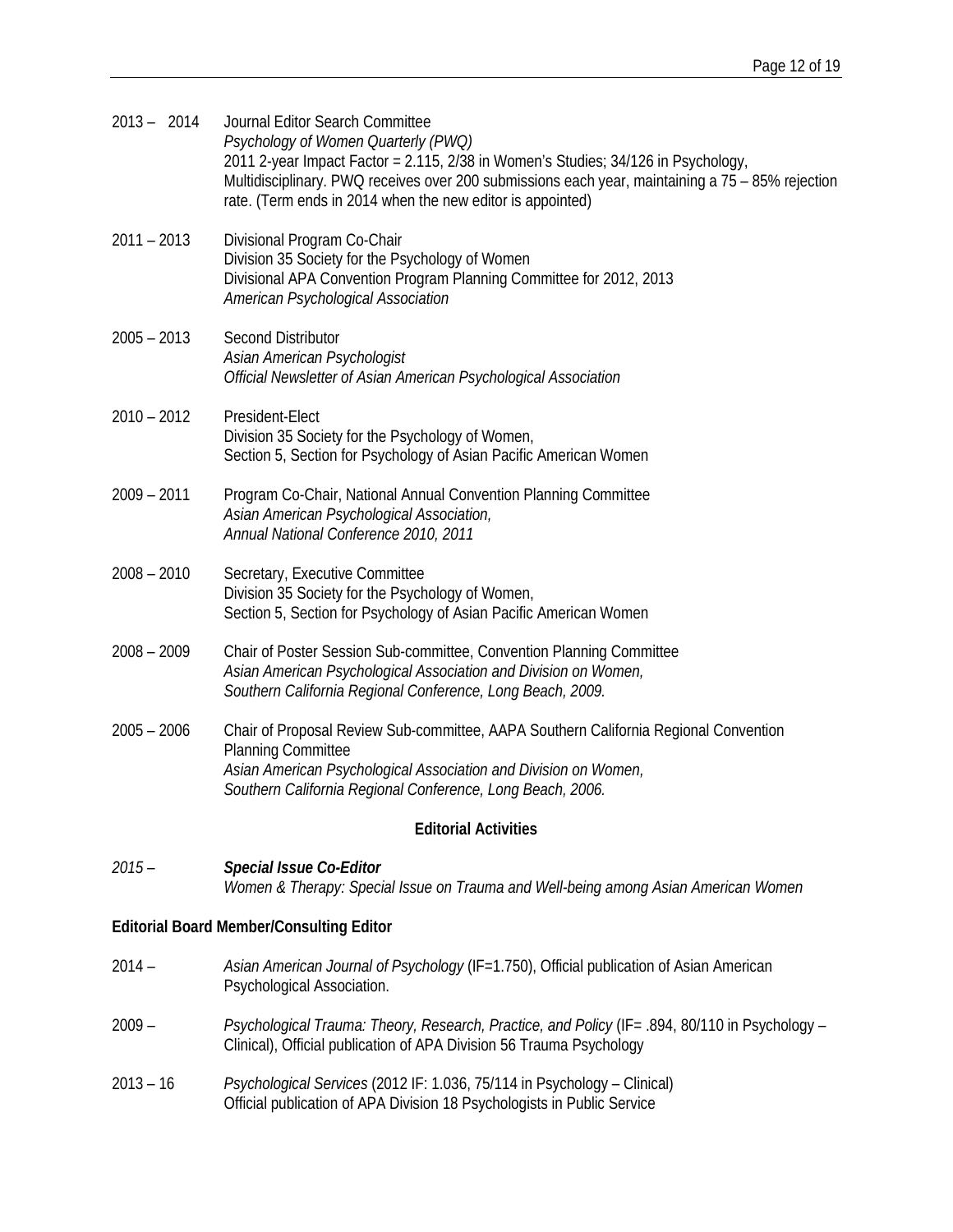#### **Ad Hoc Reviewer**

- 2017 *Psychological Services* (2012 IF: 1.036, 75/114 in Psychology Clinical) Official publication of APA Division 18 Psychologists in Public Service
- 2015 Counselling Psychology Quarterly
- 2014 *International Psychology Bulletin*, a publication of APA Division 52 International Psychology
- 2013 *Violence Against Women*
- 2012 *Cultural Diversity and Ethnic Minority Psychology,* Official publication of APA Division 45 Society for the Psychological Study of Culture, Ethnicity, and Race
- 2011 2014 *Asian American Journal of Psychology*, Official publication of Asian American Psychological **Association**
- 2011 *Journal of Clinical Psychology*, Official publication of APA Division 12 Society of Clinical Psychology

#### **Convention Proposal Reviewer**

American Psychological Association: Div 45, 2008, 11, 12; Div 17, 2011 – 2014 Asian American Psychological Association (AAPA) 2004, 06, 08, 10 Association for Women in Psychology (AWP) 2011 National Multicultural Conferences & Summit 2013, 2015

#### **Grant & Award Reviewer**

06-07/2013 AAPA Dissertation Research Grant Asian American Psychological Association

#### **Dissertation Committee Member**

2013 – 2014 Michele Vella, Lehigh University, Department of Education and Human Services, dissertation proposal titled, '*Fat, muscles, & medicine: Body image experiences of racial/ethnic minority heterosexual males living with HIV/AIDs*", chaired by Grace Caski, Ph.D.

# **Professional Affiliations**

Asian American Psychological Association American Psychological Associations

Division 35 Society for the Psychology of Women

Division 35 Society for the Psychology of Women: Section 5 Psychology of Asian Pacific American Women Division 45 Society for the Psychological Study of Culture, Ethnicity, and Race

# **SELECTED DEPARTMENT, COLLEGE, AND UNIVERSITY SERVICE**

#### **California State University, Fullerton**

#### **Department of Human Services Service**

10/2014 – Current HUSR Study Aboard Leadership Program Coordinator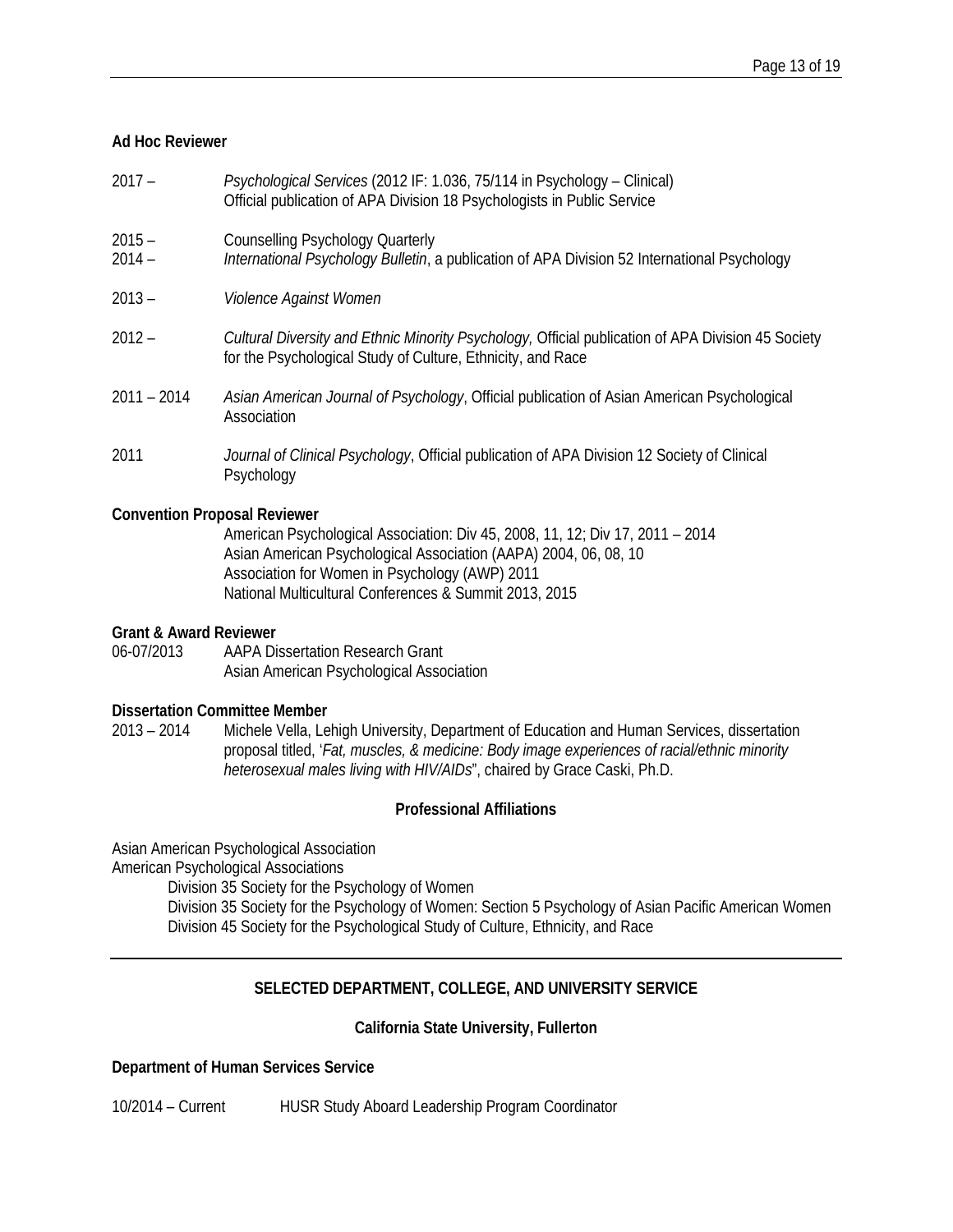| 08/2017 - Current<br>$08/2017 - 06/2018$<br>08/2017 - 12/2017<br>$09/2015 - 05/2016$<br>$01/2015 -$ Current<br>10/2013 - 05/2014 |                                                                                                                                                                             | HUSR Course Co-Lead, HUSR 350 Personal Development and Leadership Skills<br>Faculty Advisor, Human Services Student Association<br>Peer Reviewer - For online Course, HUSR 496, Dr. Melanie Horn-Mallers<br><b>HUSR Tenure Track Faculty Search Committee Member</b><br>Department Faculty Personnel Policy and Procedures Committee<br>Department Core Courses GPA Distribution Committee |
|----------------------------------------------------------------------------------------------------------------------------------|-----------------------------------------------------------------------------------------------------------------------------------------------------------------------------|--------------------------------------------------------------------------------------------------------------------------------------------------------------------------------------------------------------------------------------------------------------------------------------------------------------------------------------------------------------------------------------------|
|                                                                                                                                  |                                                                                                                                                                             | College of Health and Human Development Service                                                                                                                                                                                                                                                                                                                                            |
| $01/2015 - 07/2016$<br>09/2012 - 05/2014                                                                                         |                                                                                                                                                                             | Peer Mentoring Program Statistician<br>Curriculum Committee, College of Health and Human Development                                                                                                                                                                                                                                                                                       |
| <b>University Service</b>                                                                                                        |                                                                                                                                                                             |                                                                                                                                                                                                                                                                                                                                                                                            |
| 08/2017 - 05/2018                                                                                                                |                                                                                                                                                                             | <b>Faculty Mentor</b><br>Graduate Student Mentoring Program, California State University, Fullerton                                                                                                                                                                                                                                                                                        |
| 08/2017 - 05/2018                                                                                                                |                                                                                                                                                                             | Open Educational Resources (OER) Ambassador                                                                                                                                                                                                                                                                                                                                                |
| $08/2016 - 05/2018$                                                                                                              |                                                                                                                                                                             | <b>Faculty Affairs Committee Member</b><br>Academic Senate                                                                                                                                                                                                                                                                                                                                 |
| 07/2014                                                                                                                          |                                                                                                                                                                             | Search Committee Member<br>Associate Director/Clinical Coordinator, Counseling and Psychological Services                                                                                                                                                                                                                                                                                  |
| 07/2013                                                                                                                          |                                                                                                                                                                             | Search Committee Member<br>Associate Director/Clinical Coordinator, Counseling and Psychological Services                                                                                                                                                                                                                                                                                  |
| $01/2013$ – Current                                                                                                              |                                                                                                                                                                             | Member, Health Promotion Research Institute                                                                                                                                                                                                                                                                                                                                                |
| 01/2013 - Current                                                                                                                |                                                                                                                                                                             | Program Council Member<br>Asian American Studies Program                                                                                                                                                                                                                                                                                                                                   |
| 09/2012 - 05/2014                                                                                                                |                                                                                                                                                                             | <b>Faculty Liaison</b><br>CalMHSA Student Mental Health Initiative, Academic Affairs                                                                                                                                                                                                                                                                                                       |
| <b>Community Services</b>                                                                                                        |                                                                                                                                                                             |                                                                                                                                                                                                                                                                                                                                                                                            |
| 10/2017                                                                                                                          |                                                                                                                                                                             | Presentation, "Human Services Global Internship Study Abroad Program"<br>Service-Learning Faculty Luncheon, Center of Internship and Community Engagement                                                                                                                                                                                                                                  |
| 10/2017                                                                                                                          |                                                                                                                                                                             | Continuing Education Workshop, "Asian American Women with Disordered Eating and Body<br>Dissatisfaction: Cultural Awareness in Clinical Practice", CSUF Counseling Conference.                                                                                                                                                                                                             |
| 11/2016                                                                                                                          | Lecture, "Vietnamese American Older Adult Mental Health Beliefs and Help-Seeking"<br>Osher Lifelong Learning Institute                                                      |                                                                                                                                                                                                                                                                                                                                                                                            |
| 03/2016                                                                                                                          | Workshop Co-Presenter, "Experiences of Body Dissatisfaction and Disordered Eating Among<br>Asian American Women"<br>WoMen's Center, California State University, Fullerton. |                                                                                                                                                                                                                                                                                                                                                                                            |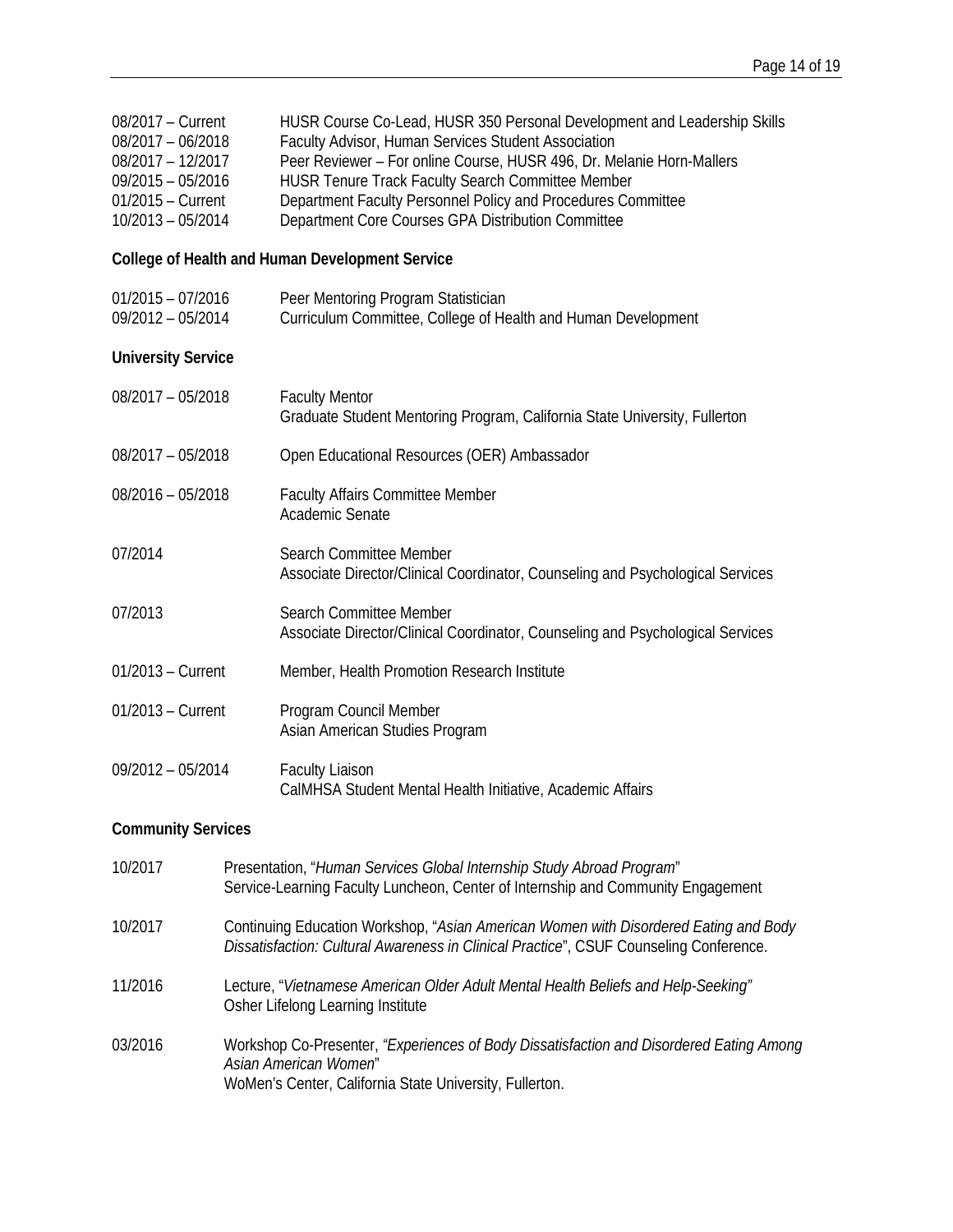| 01/2016      | Seminar Presenter, "Working with International Students"<br>Intern Training Seminar, Counseling and Psychological Services<br>California State University, Fullerton.                                         |
|--------------|---------------------------------------------------------------------------------------------------------------------------------------------------------------------------------------------------------------|
| 04/2015      | Seminar Presenter, "Assessment and Treatment of Eating Disorders"<br>Intern Training Seminar, Counseling and Psychological Services<br>California State University, Fullerton.                                |
| 01/2015      | Seminar Presenter, "Working with International Students"<br>Intern Training Seminar, Counseling and Psychological Services<br>California State University, Fullerton.                                         |
| 10/2014      | Speaker, "Asian American Mental Health", Honors 300A Junior Colloquium, University Honors<br>Program, California State University, Fullerton.                                                                 |
| 06/2014      | Workshop Facilitator, "Community-University partnerships: Setting a new agenda for heath care<br>discovery - Women's Health", 2014 UC Irvine Translational Research Day, University of California,<br>Irvine. |
| 04/2014      | Seminar Presenter, "Assessment and Treatment of Eating Disorders"<br>Intern Training Seminar, Counseling and Psychological Services<br>California State University, Fullerton                                 |
| 01/14, 01/15 | Seminar Presenter, "Working with International Students"<br>Intern Training Seminar, Counseling and Psychological Services<br>California State University, Fullerton                                          |

# **SELECTED FELLOWSHIPS & AWARDS**

#### 2017 **Fellow** Asian *American Psychological Association*

- 2017 **Distinguished Pioneer Award** Section 5, Section for Psychology of Asian Pacific American Women Division 35 Society for the Psychology of Women, *American Psychological Association*
- 2017-18 **Leadership Institute for Women in Psychology (LIWP)** American Psychological Association (APA)

# 2016-17 **NRMN-P3 Mentee**

NIH-National Research Mentoring Network (NRMN) Proposal Preparation Program at UC Davis Coaching Groups for Grant Proposal Writing & Professional Development

- 2016 **Award for Exceptional Levels of Service to Students**  Exceptional Assigned Time Committee, Office of the Provost and Vice President for Academic Affairs, California State University, Fullerton
- 2016 **Recognition of Extraordinary Scholarly & Creative Activity Faculty Award** California State University, Fullerton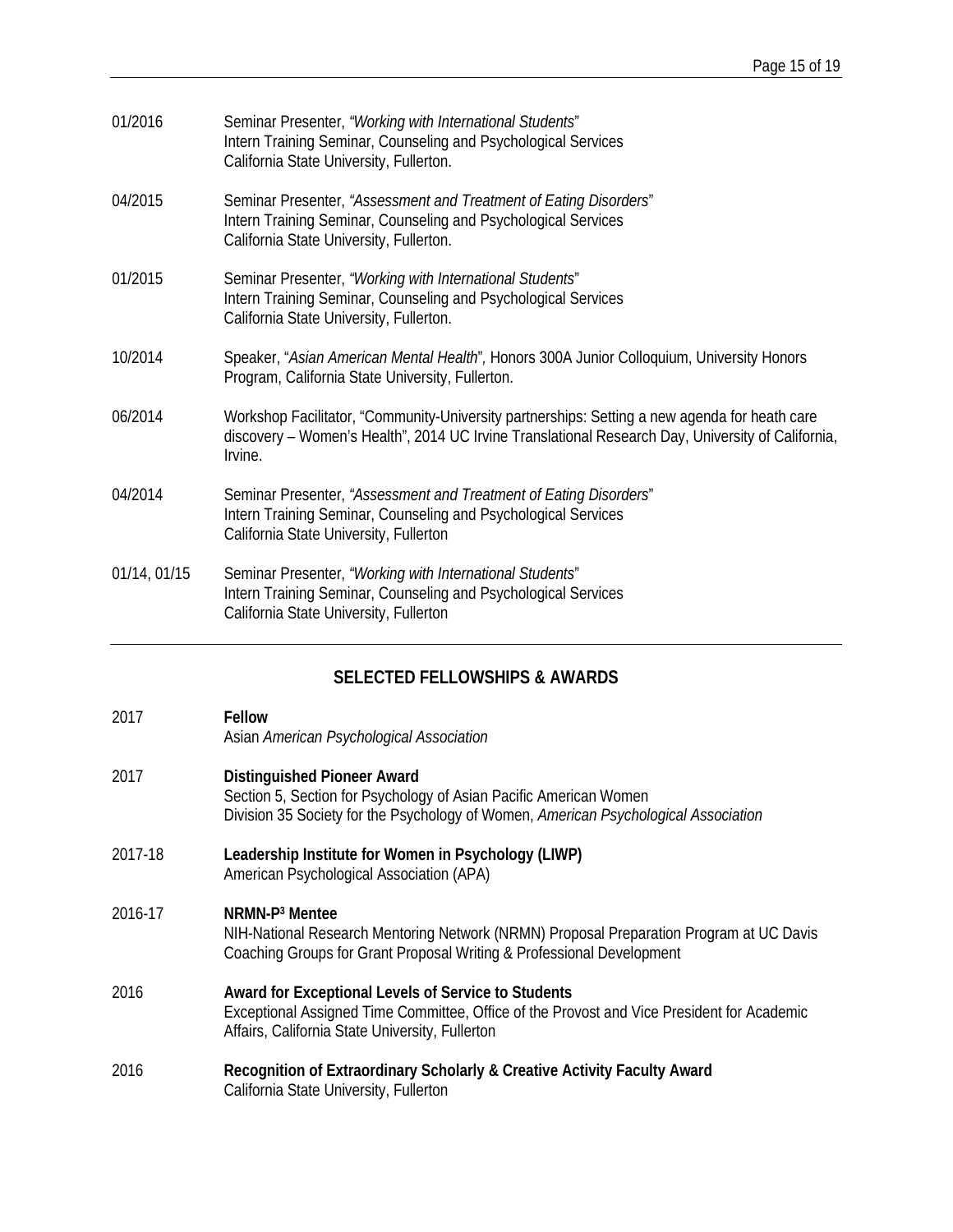| 2015 | Recognition of Extraordinary and Sustained Service Faculty Award<br>California State University, Fullerton                                                                                                                                                                                                                                                                                                                                                                                |
|------|-------------------------------------------------------------------------------------------------------------------------------------------------------------------------------------------------------------------------------------------------------------------------------------------------------------------------------------------------------------------------------------------------------------------------------------------------------------------------------------------|
| 2014 | <b>Emerging Professional - Contributions to Service Award</b><br>Division 45 Society for the Psychological Study of Culture, Ethnicity and Race<br>American Psychological Association<br>http://division45.org/awards/emerging-professional/                                                                                                                                                                                                                                              |
| 2013 | <b>Federal Advocacy Training and Congressional Visits</b><br>Public Interest Government Relations Office, American Psychological Association                                                                                                                                                                                                                                                                                                                                              |
| 2013 | Fellow, Psychology Summer Institute<br>Minority Fellowship Program<br>American Psychological Association                                                                                                                                                                                                                                                                                                                                                                                  |
| 2013 | Leadership Fellow (2013 - 2014)<br>APA Division 45, CNPAAEMI Leadership Development Institute (LDI)<br>Council of National Psychological Association for the Advancement of Ethnic Minority Interests<br>(CNPAAEMI) and Division 17 Society of the Counseling Psychology, American Psychological<br>Association                                                                                                                                                                           |
|      | Members of CNPAAEMI include Asian American Psychological Association, Association of Black<br>Psychologists, National Latina/o Psychological Association, Society of Indian Psychologists, and<br>APA Division 45 Society for the Psychological Study of Culture, Ethnicity, and Race. Six (6)<br>fellows are selected each year from the 4 participating CNPAAEMI organizations, and Divisions 17<br>and 45 of APA to participate in the CNPAAEMI Leadership Development Institute (LDI) |
| 2011 | Division on Women (DoW) Award<br>Interactive Session Presentation presented at the 2011 AAPA Annual Conference, Washington,<br>DC<br>Asian American Psychological Association (AAPA)                                                                                                                                                                                                                                                                                                      |
| 2007 | <b>Overseas Early Health Professional National Fellowship</b><br>Overseas Compatriot Affairs Commission, Taiwan, R.O.C.                                                                                                                                                                                                                                                                                                                                                                   |
| 2004 | Paul Bloland Scientist-Practitioner Award<br>Division of Counseling Psychology<br>University of Southern California                                                                                                                                                                                                                                                                                                                                                                       |
| 2004 | <b>APPIC Research Award Honorable Mention</b><br>Association of Psychology Postdoctoral and Internship Centers (APPIC)<br>American Psychological Association                                                                                                                                                                                                                                                                                                                              |
| 2004 | <b>Dissertation of Merit</b><br>Division of Counseling Psychology<br>University of Southern California                                                                                                                                                                                                                                                                                                                                                                                    |

# **OTHER TEACHING EXPERIENCE**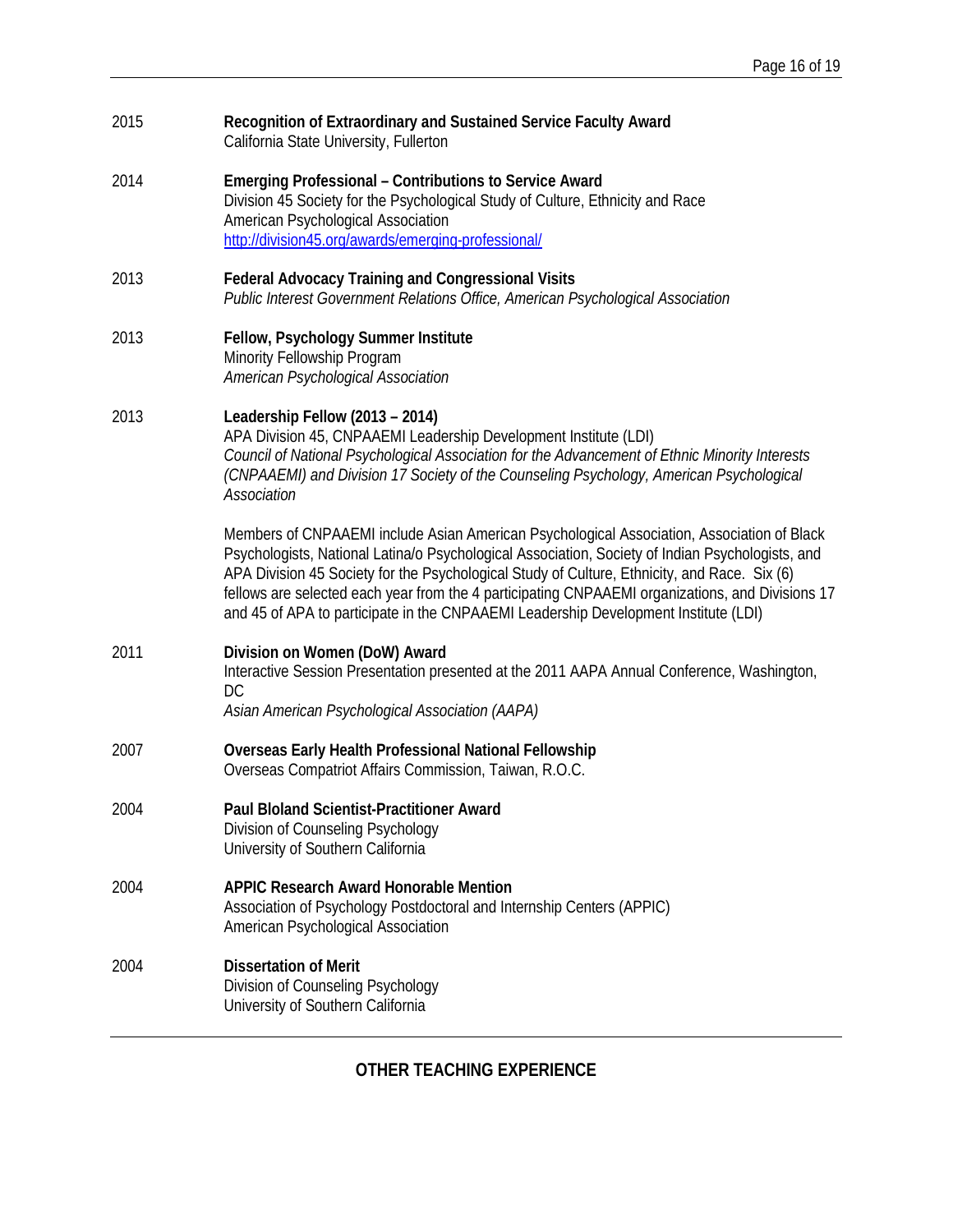# 2008 – 2012 **Clinical Faculty/Research Methodologist** *Graduate School of Education and Psychology*

Pepperdine University

Teach masters' and doctoral level courses in Psychology programs. Offer research consultations to faculty, students in MA Psychology programs, APA accredited Psy.D. program in Clinical Psychology, and Ed.D. programs in Educations. Mentor students on independent research projects.

# 2011 – **Lecturer**

Department of Cognitive Science, *Summer Session*, University of California, Irvine

*Course Taught:*

Asian American Psychology (undergraduate, upper division), co-listed with Asian American Studies, Psychology of Leadership

## 2009 – 2012 **Lecturer**

*The Department of Advanced Studies in Education and Counseling* California State University, Long Beach

*Course Taught during Service Credit Years:* EDP400 Introduction to Educational Research *(required course for all programs in the Advanced Studies in Education and Counseling Department)*

COUN555 Cross-Cultural Counseling, COUN522 Counseling Methods and Techniques courses *(Marriage and Family Therapy MA program)*

#### 2005 – 08 **Program Chair**

*MA and Ed.D. Programs in Counseling Psychology* American School of Professional Psychology, Argosy University, OC Campus

Provide direction and oversight for all components of the MA and Ed.D programs in Counseling Psychology at the Orange County Campus, including curriculum development and evaluation, student advisement, establishing departmental policies and procedures, and administrative duties, such as budgetary, supervisory, and personnel responsibilities. Conduct annual department review and participate in the institutional review both at the campus and the college level. Designed and oversaw curriculum evaluation and learning outcome data collection and assessment procedures and policies. Mentor new campus program chairs and assist in developing curriculum and evaluation learning outcome data collection and assessment procedures and policies.

# 2004 – 08 **Faculty**

*Counseling Psychology MA & Ed.D. Programs,* 

American School of Professional Psychology, Argosy University, OC Campus *Doctoral Level Courses:* 

Introduction to Advanced Academic Writing; Methods and Analyses of Qualitative Research; Methods and Analyses of Quantitative Research; Program Evaluation; Clinical Supervision; Ethics in Practice

*Master Level Courses:*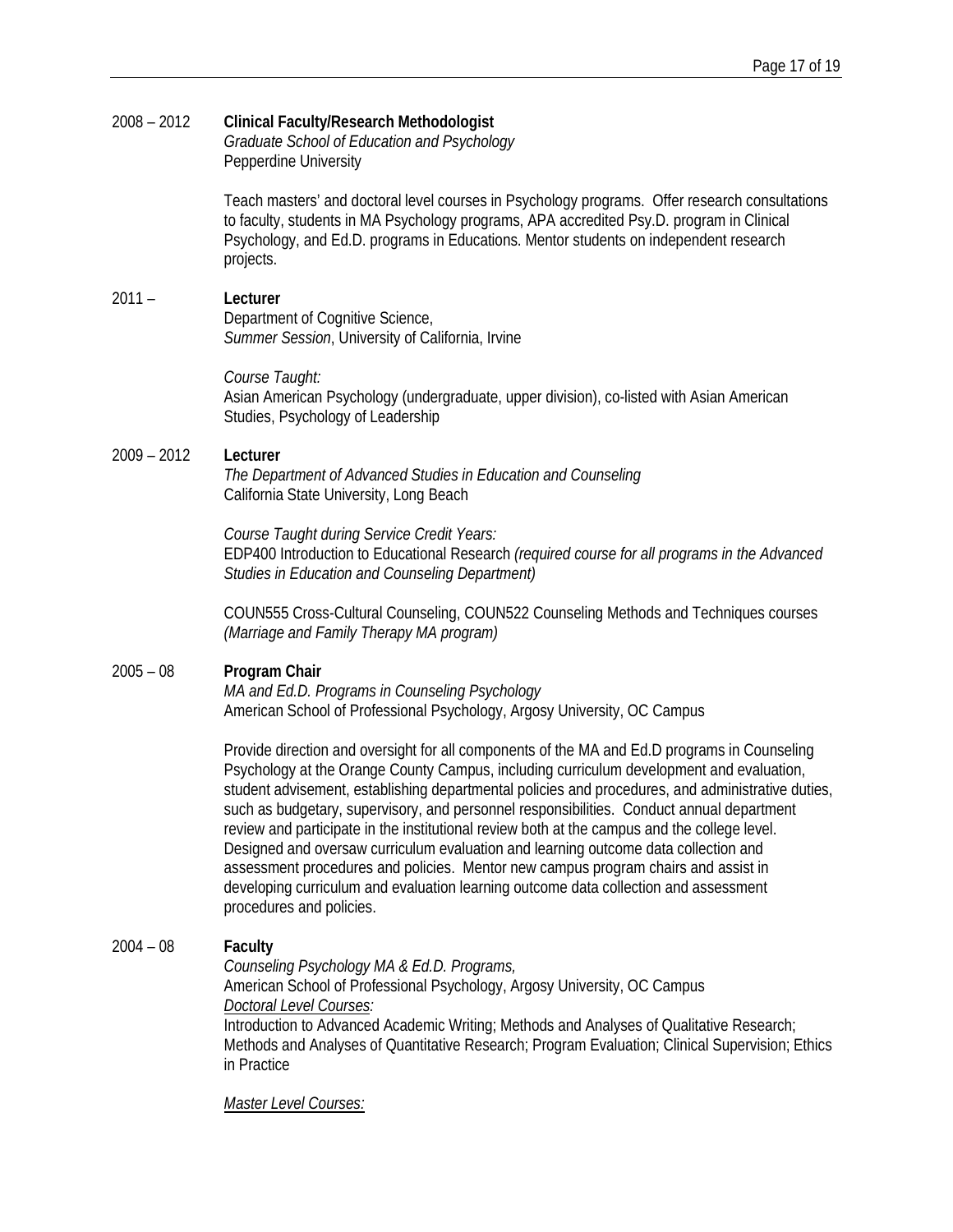Counseling Skills; Theories of Counseling Individuals and Families; Professional and Ethical Issues; Research and Evaluation; Human Growth and Development; Practicum Seminars

# **CLINCAL EXPERIENCES**

# 05 – 08 **Staff Psychologist** *Counseling Center, University of California at Irvine* Provide individual short-term psychotherapy to diverse undergraduate and graduate student population. Conduct intake interviews, triage crisis management, and provide referrals when needed. Consult with students support services on campus, including academic services and psychiatric services to coordinate client treatment. 09/03 – **Psychology Interns** 08/04 *Counseling Center, University of California at Irvine (APA-accredited)* 10/02 – **Psychology Clerk** 07/03 *Disabled Student Services, California State Polytechnic University, Pomona, CA* 10/00 – **Advanced Practicum Therapist**  06/01 *Counseling Center, University of California at Irvine* 08/99 – **Practicum Therapist**  05/00 *Catholic Charities, Catholic Psychological Services, Metro Site, Los Angeles, CA* 01 – 05/99 **Practicum Trainee**  01 – 05/00 *Didi Hirsch Community Mental Health, Metro Center, Los Angeles, CA*

# **CERTIFICATIONS**

- 2014 **ASIST** (Applied Suicide Intervention Skills Training)
- 2013 **Funding my Research Academy** (2012 2013) Office of Research Development California State University, Fullerton
- 2013 **Mental Health First Aid USA** (expires 6/11/2016) National Council for Community Behavioral Healthcare Trained to provide initial health to people experiencing mental health problems such as depression, anxiety disorders, psychosis, and substance use disorders.
- 2013 **Faculty Research Community** From Start to Finish: Writing Your Journal Articles in 15 Weeks Faculty Development Center California State University, Fullerton

# **SPECIALIZED & PROFESSIONAL DEVELOPMENT TRAINING**

2016/11 Characterizing and Addressing Stigma in Diverse Elders – An NIA Priority Topic